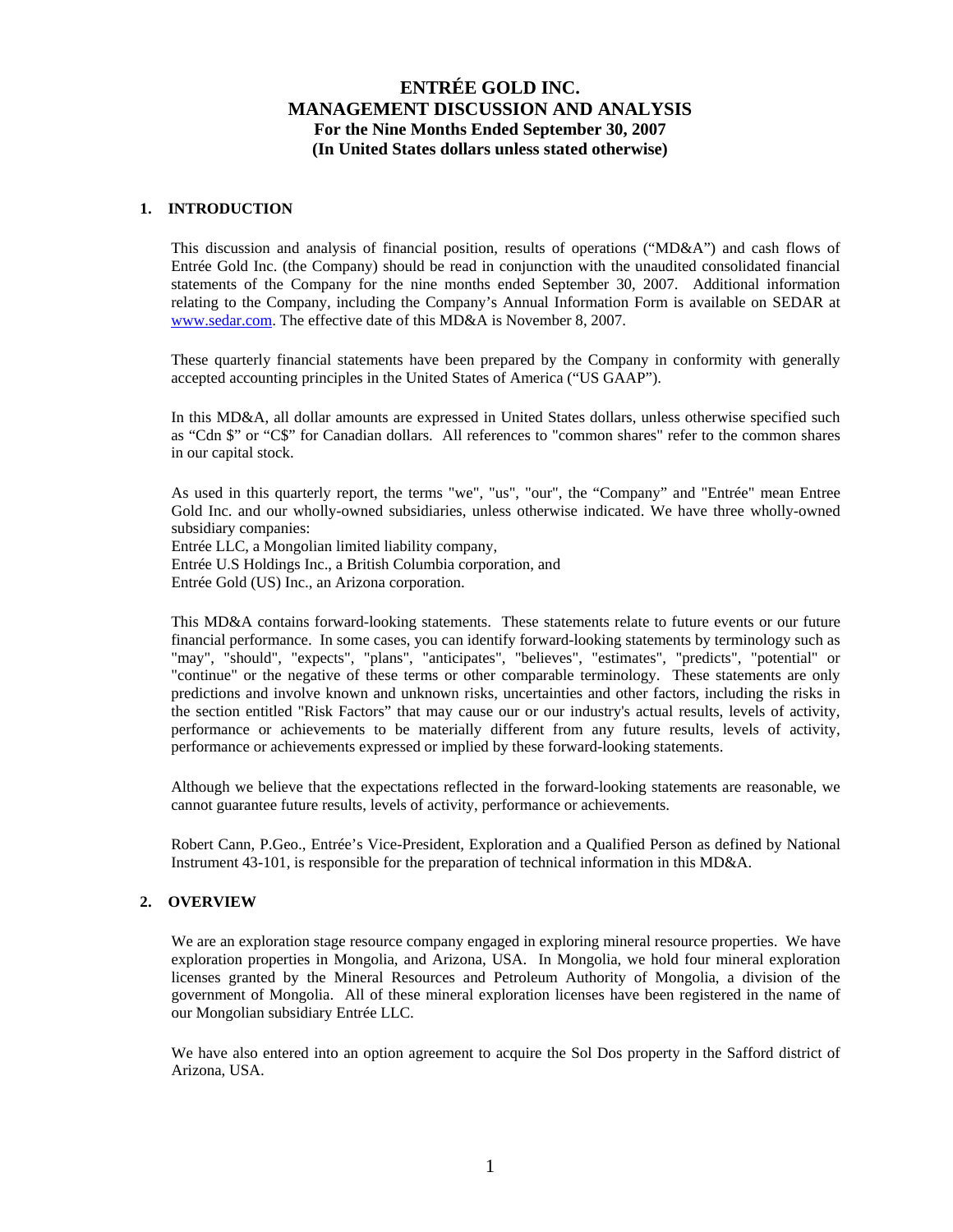In July 2007, the Company entered into an agreement with Empirical Discovery LLC to explore for and develop porphyry copper targets in southeastern Arizona and adjoining southwestern New Mexico.

The Company trades on three stock exchanges: the Toronto Stock Exchange (TSX:ETG), the American Stock Exchange (AMEX:EGI) and the Frankfurt Stock Exchange (FWB:EKA, WKN 121411).

#### **Equity Participation and Earn-In Agreement with Ivanhoe Mines Ltd.**

We entered into an arm's-length Equity Participation and Earn-In Agreement ("the Earn-In Agreement") dated October 15, 2004, with Ivanhoe Mines Ltd. ("Ivanhoe"), an unrelated Yukon corporation which owns a copper-gold deposit known as Oyu Tolgoi, which is located adjacent to our Lookout Hill property. This agreement provided that, upon satisfaction of certain conditions, Ivanhoe would subscribe for 4,600,000 units of our company for C\$1.00 per unit, with each unit consisting of one common share of our company and one share purchase warrant entitling the holder to purchase one additional common share of our company for a purchase price of C\$1.10 for two years from the date of purchase. Ivanhoe subsequently exercised the warrants and now owns 14.7% of Entrée.

This agreement also provided that Ivanhoe would have the right, during an earn-in period beginning on closing of the subscription for units and ending, at the latest, on the eighth anniversary of that closing date (subject to earlier expiration as specified in the agreement), to earn a participating interest in a mineral exploration and, if warranted, development and mining project to be conducted by Ivanhoe on a portion of our company's Lookout Hill property consisting of approximately 40,000 hectares of the land area of our Lookout Hill property shown on the map below. The amount of the participating interest in the project will vary depending on the amount of money that Ivanhoe expends on the project during the earn-in period, but the agreement provides that Ivanhoe can earn a 51% interest by expending an aggregate of at least \$20,000,000 during the earn-in period In October, 2007, Entrée received notice from Ivanhoe that it has incurred the required expenditures (US\$20 million) to earn a 51% participating interest in the Entrée-Ivanhoe Mines agreement area. A joint venture may be formed should Ivanhoe choose to discontinue earning-in on the project.

Ivanhoe has informed Entrée that it intends to continue to incur earn-in expenditures so as to increase its participating interest in the project and therefore, a joint venture is not being formed at this time. Subject to Ivanhoe Mines' spending a total of US\$35 million on exploration and/or development on the agreement properties prior to November 2012, Ivanhoe will earn an 80% participating interest in all minerals extracted below a sub-surface depth of 560 metres on the optioned property; and a 70% participating interest in all minerals extracted from surface to a depth of 560 metres.

Ivanhoe also owns approximately 14.8% of the outstanding shares of Entrée, while Ivanhoe's strategic partner on the development of the Oyu Tolgoi Project, Rio Tinto, owns approximately 16% of the outstanding shares of Entrée.

The Earn-In Agreement gives Ivanhoe the right to nominate one member of our Board of Directors until the earlier to occur of (a) the expiration of the earn-in period, or (b) the date upon which Ivanhoe ceases to own at least ten percent (10%) of our issued and outstanding common shares (assuming the exercise by Ivanhoe of all securities convertible into our common shares).

In addition, the Earn-In Agreement gives to Ivanhoe a pre-emptive right to such percentage of any offering of securities of our company as will enable them to preserve their ownership percentage in our company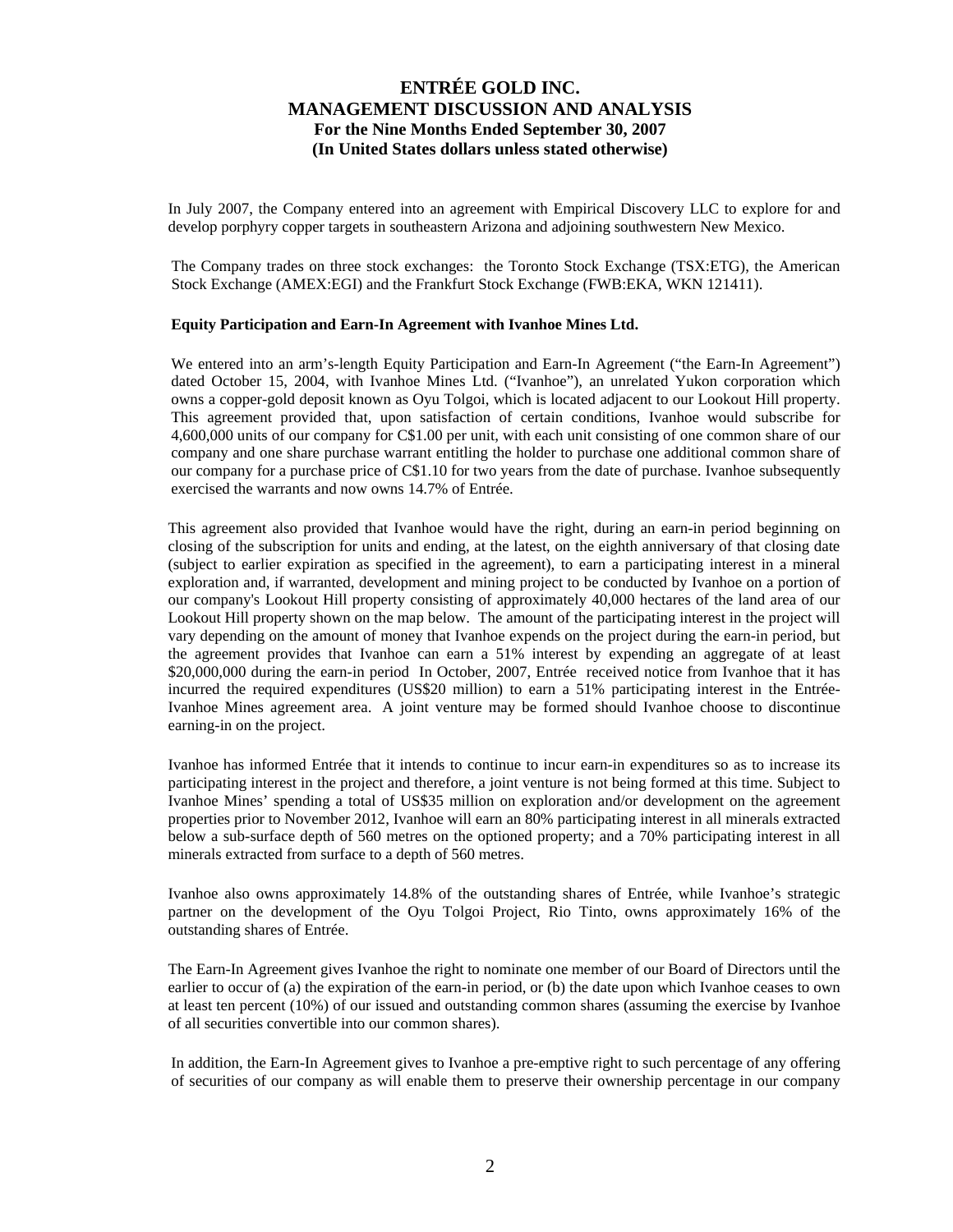which, after the acquisition of the 4,600,000 units, was approximately 9% prior to exercise of any of their share purchase warrants.

The portion of our property subject to the Equity Participation and Earn-In Agreement, which is referred to in the agreement as the "Project Property", is shown below:

## **Entree Gold Inc./Ivanhoe Mines Ltd. Project Property Boundaries**



We closed the private placement described in the Equity Participation and Earn-In Agreement on November 9, 2004, at which time Ivanhoe purchased the 4,600,000 units described above. In July 2005, Ivanhoe exercised its 4.6 million share purchase warrants in order to fully participate in a Rio Tinto private placement with Entrée (see below).

On June 29, 2007, Ivanhoe exercised its "A" and "B" warrants purchased as part of a private placement in July 2005, and the Company issued 1,235,488 common shares for cash proceeds of \$3,340,327.

We believe that the Equity Participation and Earn-In Agreement represents a significant milestone in the development of our company. It has enabled us to raise money that we can use to pursue our exploration activities on the balance of our Lookout Hill property and elsewhere. It has the potential, depending on how much money Ivanhoe actually expends on the project during the earn-in period, to enable the exploration of that portion of our Lookout Hill property at little or no cost to our company.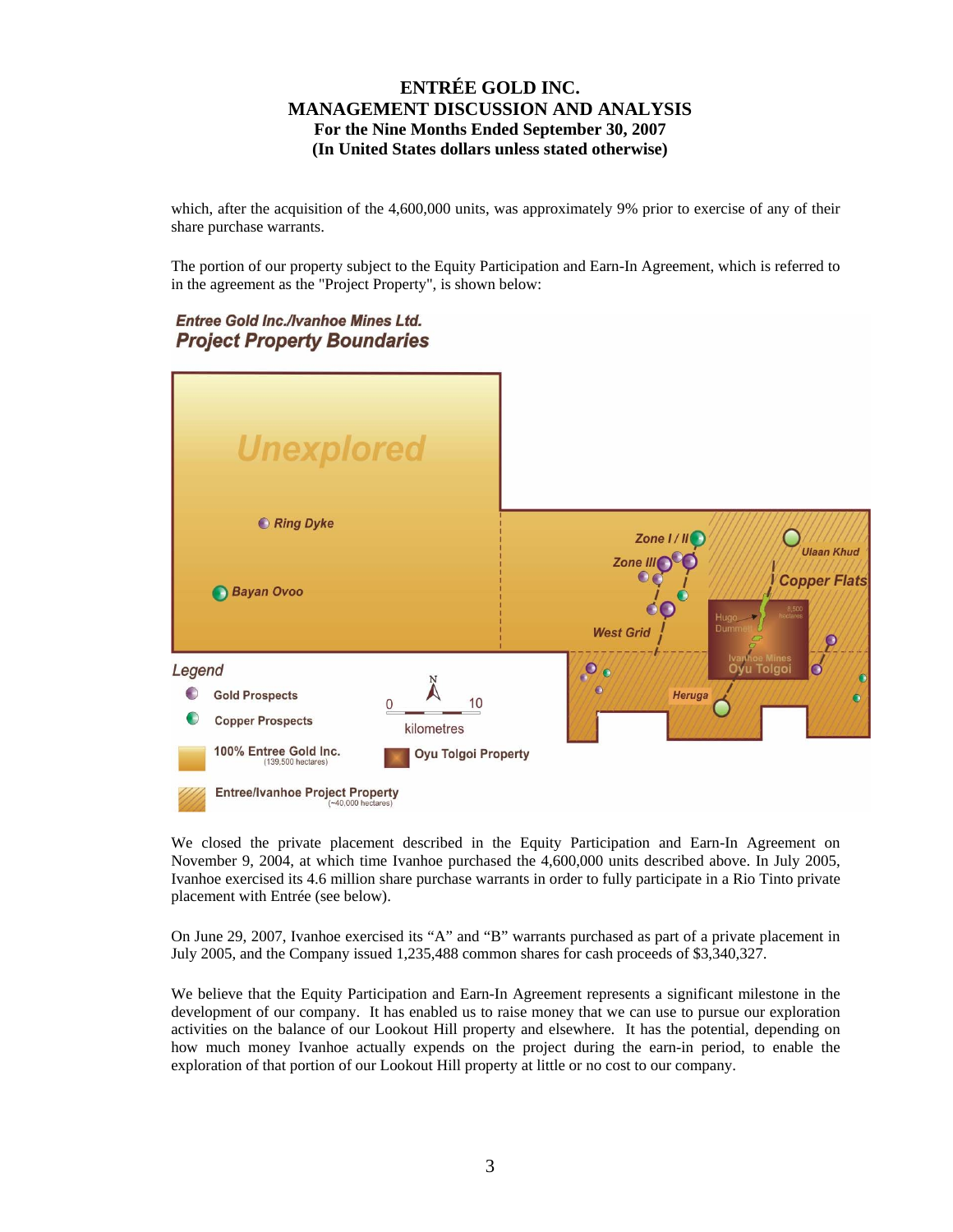#### **Investment by Rio Tinto in Entrée Gold Inc.**

In June 2005, Rio Tinto (one of the world's largest mining and exploration companies), through its wholly owned subsidiary, Kennecott Canada Exploration Inc. (collectively, "Rio Tinto") completed a private placement into Entrée, whereby they purchased 5,665,730 units at a price of C\$2.20 per unit, which consisted of one Entrée common share and two warrants (one "A" warrant and one "B" warrant). Two "A" warrants entitled Rio Tinto to purchase one Entrée common share for C\$2.75 within two years; two "B" warrants entitled Rio Tinto to purchase one Entrée common share for C\$3.00 within two years. Proceeds from Rio Tinto's investment were \$10,170,207. Ivanhoe exercised its pre-emptive right to maintain proportional ownership of Entrée's shares and thereby exercised its warrant for 4,600,000 shares at C\$1.10, resulting in proceeds to Entrée of \$4,069,214. In July 2005, Ivanhoe took part in the private placement, purchasing 1,235,489 units, resulting in further proceeds to Entrée of \$2,217,209. Rio Tinto purchased an additional 641,191 units of the private placement to maintain proportional ownership, resulting in further proceeds of \$1,150,681.

On June 27, 2007, the Rio Tinto exercised it's "A" and "B" warrants and the Company issued 6,306,920 common shares for cash proceeds of \$17,051,716.

At September 30, 2007, Ivanhoe owned approximately 14.8% of Entrée's issued and outstanding shares.

At September 30, 2007, Rio Tinto owned approximately 16% of Entrée's issued and outstanding shares.

Ivanhoe and Rio Tinto are required to vote their shares as our board of directors direct on all matters pertaining to the appointment of directors, the appointment and remuneration of our auditors and all other matters to be submitted to our stockholders except for "extraordinary" matters. "Extraordinary" matters are matters requiring a special majority (66.33%), the vote of a majority of disinterested stockholders and matters where Ivanhoe or Rio Tinto is precluded from voting.

#### **Investment by Rio Tinto in Ivanhoe Mines Ltd.**

In October 2006, Rio Tinto announced that it had agreed to invest up to \$1.5 billion to acquire up to a 33.35% interest in Ivanhoe. The proceeds from this investment were targeted to fund the joint development of the Oyu Tolgoi copper-gold project. An initial tranche of US\$303 million was granted to acquire 9.95% of Ivanhoe's shares. It was further announced on September 12, 2007 that "Rio Tinto will provide Ivanhoe Mines Ltd with a convertible credit facility of US\$350 million for interim financing for the Oyu Tolgoi copper-gold project in Mongolia The credit facility is directed at maintaining the momentum of mine development activities at Oyu Tolgoi while Ivanhoe and Rio Tinto continue to engage in finalising an Investment Agreement between Ivanhoe and the government of Mongolia. If converted, this investment could result in Rio Tinto's owning 46.65% of Ivanhoe." Entree believes these investments represent, together with the exercise of the Entrée warrants, a major vote of confidence by one of the world's pre-eminent mining companies in both the Oyu Tolgoi project and in the country of Mongolia.

The Mongolian Parliament began its autumn session in early October and consideration of the draft Investment Agreement for Oyu Tolgoi is on Parliament's official schedule of business. The agreement is structured to stabilize tax and fiscal issues and guide the planned development and long-term operation of the Oyu Tolgoi Project. Consideration and approval by the Parliament is expected to be the final step in the process of concluding an Investment Agreement in accordance with the revised Minerals Law enacted by Parliament last year.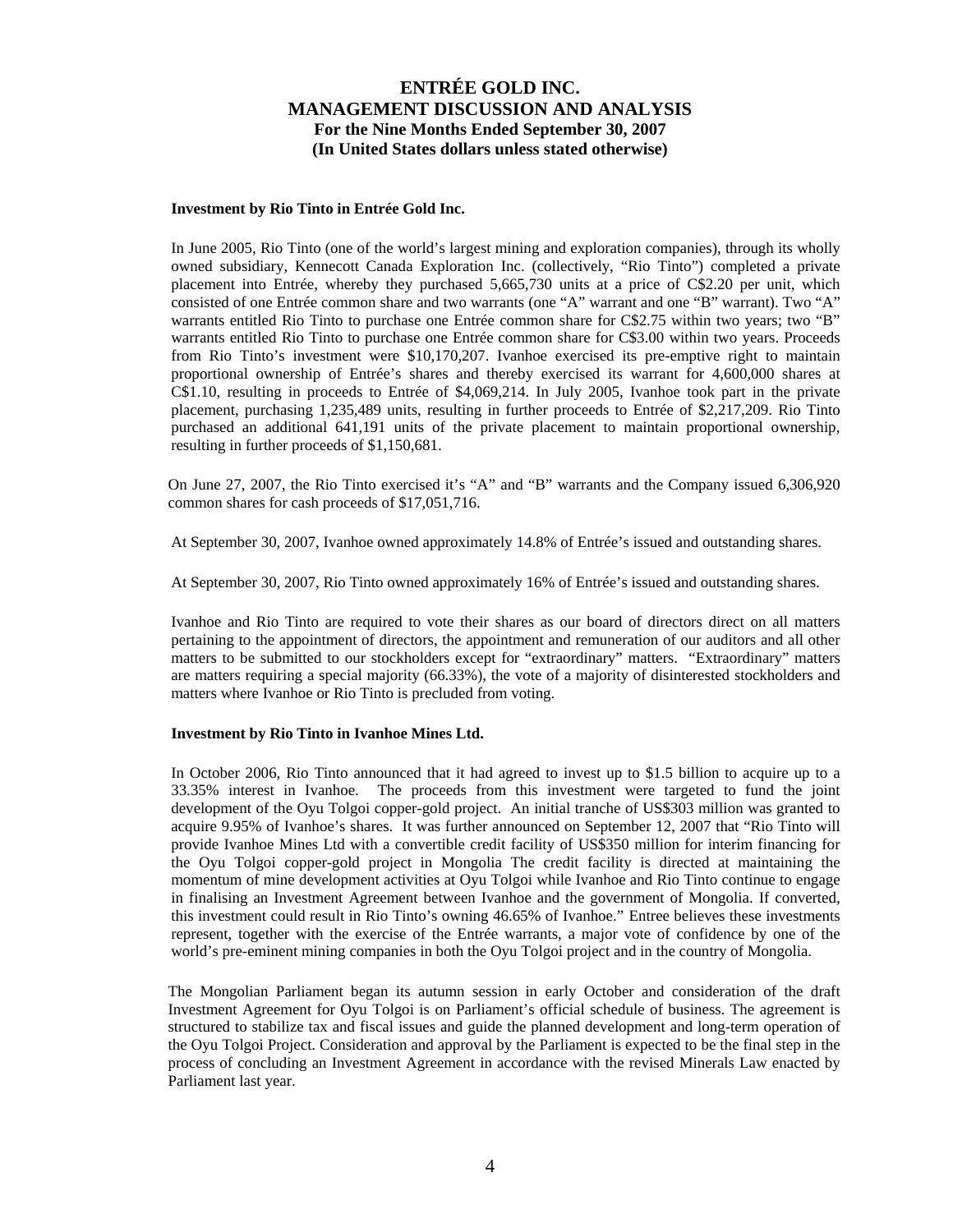The draft agreement also remains subject to approvals by the Ivanhoe Mines and Rio Tinto boards of directors. The Mongolian Government's Cabinet completed its review of the draft Investment Agreement in June.

Ivanhoe Mines and Rio Tinto have been meeting with Members of Parliament to discuss issues relating to the planned development of Oyu Tolgoi and lawmakers have visited the Oyu Tolgoi Project site to see work in progress. Ivanhoe Mines and Rio Tinto also have expressed their concerns to Members of Parliament, the Government's Cabinet and the President about potential adverse impacts on the cost and timing for the Oyu Tolgoi project that would result from any further unexpected delays in the parliamentary approval process.

Entrée continues to monitor developments in Mongolia, and to maintain regular contact with Rio Tinto and Ivanhoe regarding this matter.

#### **Corporate Information**

Our corporate headquarters are located in Vancouver, British Columbia, but we conduct all of our operations in Mongolia through our wholly-owned subsidiary, Entrée LLC. We maintain an office for this purpose in Ulaanbaatar, the capital of Mongolia. Our Mongolian office is staffed by our Vice-President, Exploration, an operations manager, a business manager, two office assistants, and a full-time accountant. Operations in the U.S. are conducted through field offices setup for specific projects.

We believe that Entrée is in sound financial condition and well positioned to build upon the value of our company, both in terms of our arrangement with Ivanhoe and Rio Tinto and our exciting and promising prospects elsewhere. As part of our ongoing strategy, we are also actively seeking quality acquisitions to complement our existing portfolio.

#### **Mineral Resource Estimate**

In February 2006, Entrée announced that a mineral resource estimate prepared by Ivanhoe under the supervision of AMEC had delineated an initial Inferred Resource for the northern extension of the Hugo North deposit (the "Hugo North Extension") on the Copper Flats area of Entrée's Shivee Tolgoi license, in the South Gobi region of Mongolia. The drilling and exploration work that resulted in the preparation of this Inferred Resource estimate was conducted in order for Ivanhoe to earn an interest in Lookout Hill.

In March 2007, the Company announced that an updated mineral resource estimate had been calculated, based on in-fill drilling conducted by Ivanhoe up to November 1, 2006. The updated mineral resource estimate was prepared by AMEC and the corresponding technical report was filed on April 3, 2007 on SEDAR ([www.sedar.com\)](http://www.sedar.com/). At a 0.6% copper equivalent cut-off, the Hugo North Extension is now estimated to contain an Indicated Resource of 117 million tonnes grading 1.80% copper and 0.61 g/t gold (a copper equivalent grade of 2.19%). This Indicated Resource is estimated to contain 4.6 billion pounds of copper and 2.3 million ounces of gold. In addition, the Hugo North Extension is estimated to contain an Inferred Resource of 95.5 million tonnes grading  $1.15\%$  copper and 0.31 g/t gold (a copper equivalent grade of 1.35%). The contained metal estimated within the Inferred Resource portion of the Hugo North Extension is 2.4 billion pounds of copper and 950,000 ounces of gold. For further information, see the Company's news release dated March 29, 2007 available on SEDAR.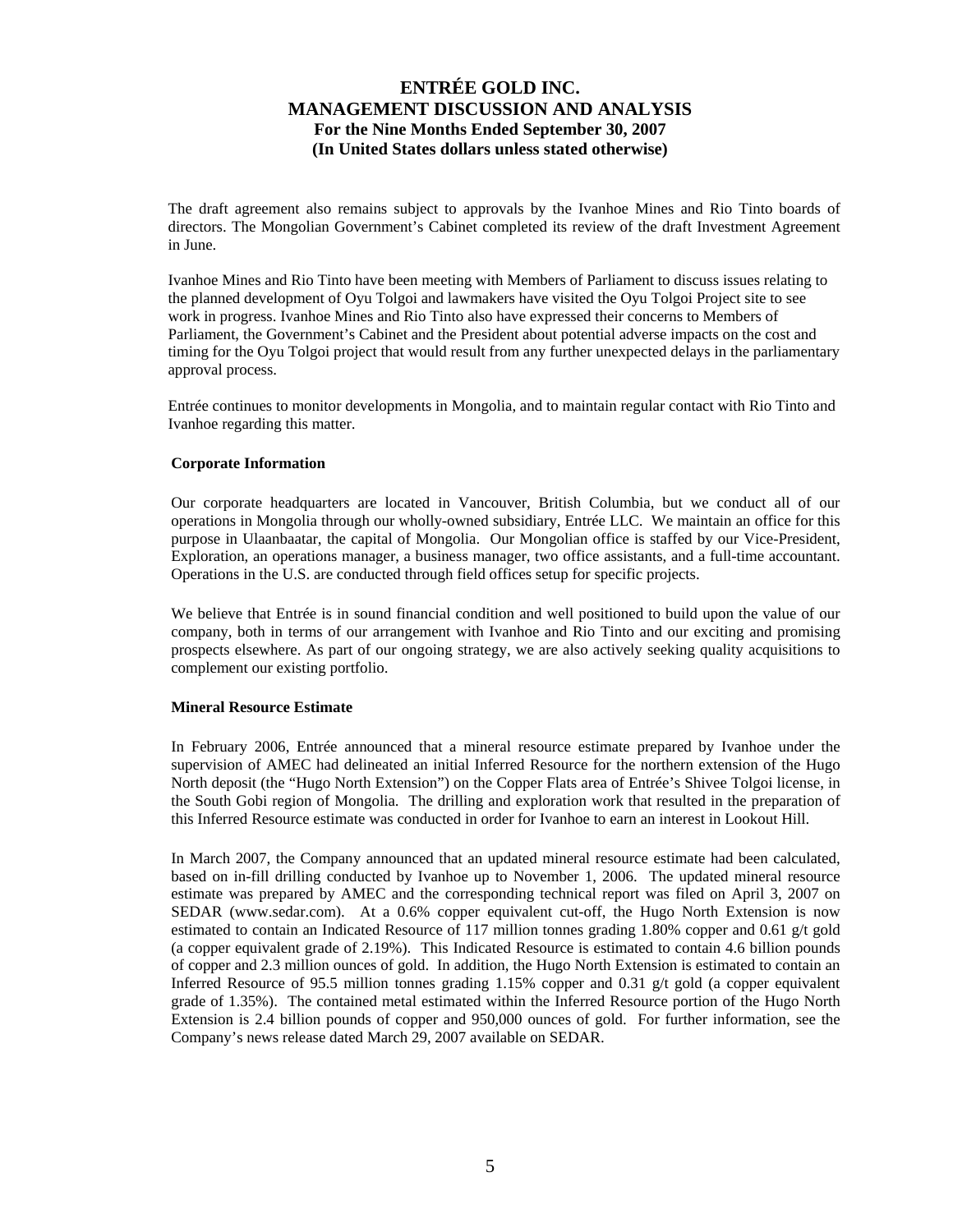### **Listing of Common Stock on Other Stock Exchanges**

Trading of our shares of common stock commenced on the AMEX effective July 18, 2005, under the trading symbol "EGI'. On April 24, 2006, Entrée began trading on the Toronto Stock Exchange and discontinued trading on the TSX Venture Exchange. The trading symbol remained "ETG". The Company is also traded on the Frankfurt Stock Exchange, under the trading symbol "EKA", and "WKN 121411".

## **3. REVIEW OF OPERATIONS**

Results of operations are summarized as follows:

|                                                   | <b>Three</b><br><b>Months</b><br>Ended<br><b>September</b><br>30, 2007 | <b>Three</b><br><b>Months</b><br><b>Ended</b><br><b>September</b><br>30, 2006 | <b>Nine</b><br><b>Months</b><br><b>Ended</b><br><b>September</b><br>30, 2007 | <b>Nine</b><br><b>Months</b><br>Ended<br><b>September</b><br>30, 2006 |
|---------------------------------------------------|------------------------------------------------------------------------|-------------------------------------------------------------------------------|------------------------------------------------------------------------------|-----------------------------------------------------------------------|
|                                                   |                                                                        |                                                                               |                                                                              |                                                                       |
| \$<br>Depreciation                                | 54,657 \$                                                              | 48,329 \$                                                                     | 157,349 \$                                                                   | 138,188                                                               |
| General and administrative                        | 532,621                                                                | 455,776                                                                       | 1,836,426                                                                    | 1,570,847                                                             |
| Interest income                                   | (318, 226)                                                             | (202, 112)                                                                    | (596,083)                                                                    | (547, 341)                                                            |
| Stockholder communications and investor relations | 186,386                                                                | 129,638                                                                       | 572,181                                                                      | 1,035,809                                                             |
| Mineral interests                                 | 2,120,233                                                              | 2,409,348                                                                     | 5,246,609                                                                    | 4,042,383                                                             |
| Fair value adjustment to asset backed             |                                                                        |                                                                               |                                                                              |                                                                       |
| commercial paper                                  | 573,263                                                                |                                                                               | 573,263                                                                      |                                                                       |
| Stock-based compensation                          |                                                                        | 769,327                                                                       | 1,793,993                                                                    | 1,009,720                                                             |
| \$<br>Net loss                                    | 3,148,934                                                              | 3,610,306<br>\$.                                                              | 9,583,738 \$                                                                 | 7,249,606                                                             |

Mineral properties expenditures are summarized as follows:

|                               | <b>Three</b><br><b>Months</b><br><b>Ended</b><br><b>September</b><br>30, 2007 | <b>Three</b><br><b>Months</b><br><b>Ended</b><br><b>September</b><br>30, 2006 | <b>Nine</b><br><b>Months</b><br><b>Ended</b><br><b>September</b><br>30, 2007 | <b>Nine</b><br><b>Months</b><br><b>Ended</b><br><b>September</b><br>30, 2006 |           |
|-------------------------------|-------------------------------------------------------------------------------|-------------------------------------------------------------------------------|------------------------------------------------------------------------------|------------------------------------------------------------------------------|-----------|
| Lookout Hill                  | \$<br>1,516,265 \$                                                            | 1,346,612 \$                                                                  | 3,370,027 \$                                                                 | 2,455,830                                                                    |           |
| Manlai                        | 224,623                                                                       | 1,072,172                                                                     | 789.195                                                                      | 1,461,651                                                                    |           |
| Sol Dos                       | 215,150                                                                       | 85,739                                                                        | 997.256                                                                      |                                                                              | 118.788   |
| Empirical                     | 53,059                                                                        |                                                                               | 53,059                                                                       |                                                                              |           |
| Other                         | 111,136                                                                       | 67,168                                                                        | 204.441                                                                      |                                                                              | 259,692   |
| Total costs                   | 2,120,233                                                                     | 2,571,691                                                                     | 5,413,978                                                                    | 4,295,961                                                                    |           |
| Less stock-based compensation |                                                                               | (162, 343)                                                                    | (175, 678)                                                                   |                                                                              | (253,578) |
| Total expenditures, cash      | \$<br>2,120,233 \$                                                            | 2,409,348 \$                                                                  | 5,238,300 \$                                                                 | 4,042,383                                                                    |           |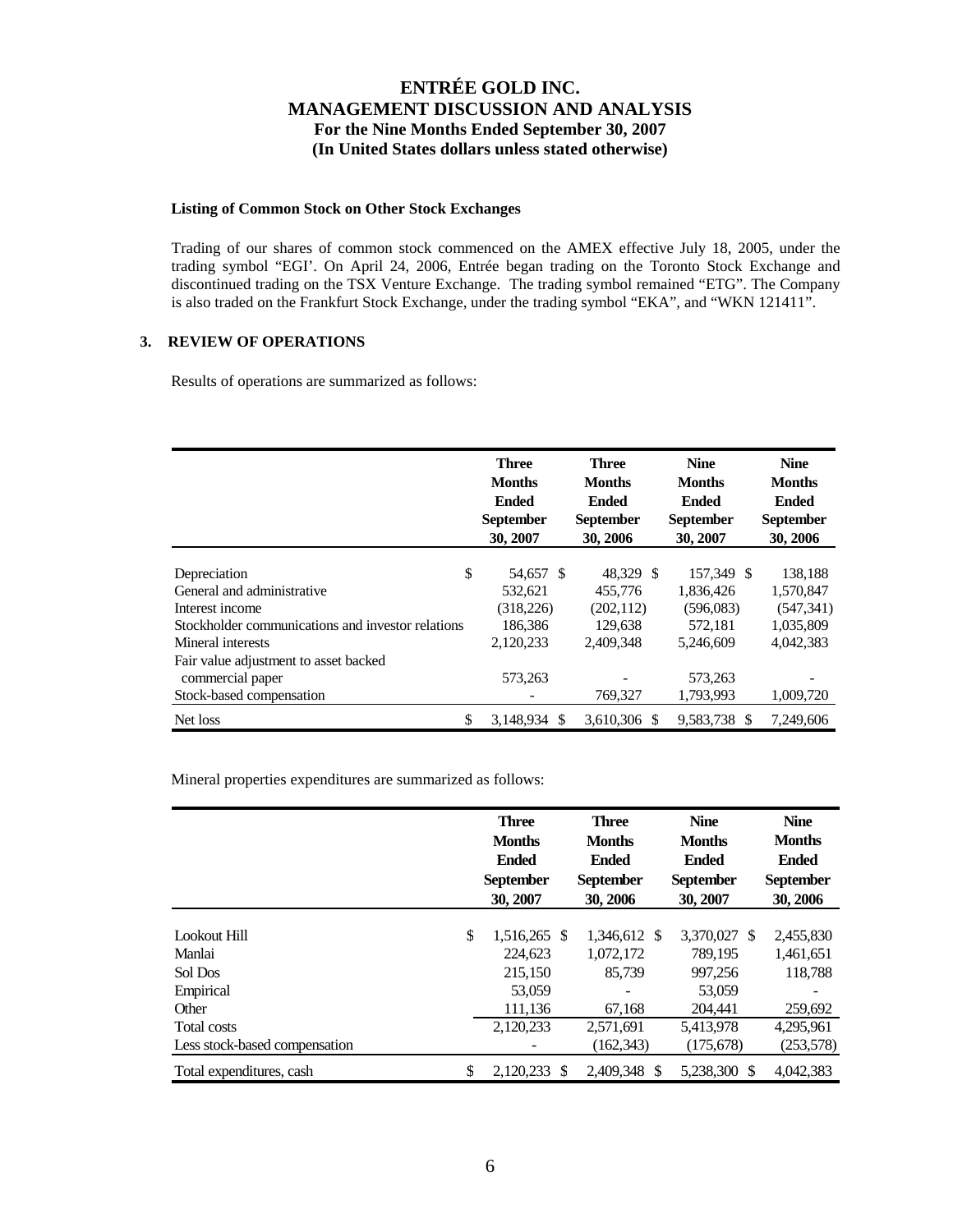### **A) EXPLORATION**

### **I) Ivanhoe Earn-in**

Under an "Earn-In Agreement" announced in October 2004, Ivanhoe has the right to earn an interest in approximately 40,000 hectares of Entrée's 179,500 hectare Lookout Hill property. By the terms of the agreement, Ivanhoe must spend a minimum of \$20,000,000 over 5 years and \$35,000,000 over 8 years in order to earn any interest in the mineral rights to the project property and may acquire up to a 70% interest in mineralization above a depth of 560 metres and an 80% interest in mineralization below a depth of 560 metres. Thereafter, Entrée has the right to require Ivanhoe to fund its share of subsequent joint venture costs through to production by debt financing, to be recovered from production cash flow.

In October 5, 2007, Entrée received notice from Ivanhoe that it has incurred the required expenditures (US\$20 million) to earn a 51% participating interest in the Entrée-Ivanhoe Mines agreement area. A joint venture may be formed should Ivanhoe choose to discontinue earning-in on the agreement area.

Ivanhoe Mines has informed Entrée that it intends to continue to incur earn-in expenditures so as to increase its participating interest in the project, therefore a joint venture is not being formed at this time. Subject to Ivanhoe Mines spending a total of US\$35 million on exploration and/or development on the joint-venture properties prior to November 2012, Ivanhoe will earn an 80% participating interest in all minerals extracted below a sub-surface depth of 560 metres on the optioned property; and a 70% participating interest in all minerals extracted from surface to a depth of 560 metres.

### **i) Hugo North Extension**

On February 1, 2006**,** Entrée announced that an initial mineral resource estimate prepared by Ivanhoe under the supervision of AMEC had delineated an initial Inferred Resource for the Hugo North Extension on the Copper Flats area of Entrée's Shivee Tolgoi license, in the South Gobi region of Mongolia. The resource estimate was the result of Ivanhoe's aggressive work program that defined a 625 metre extension to the Hugo North Deposit on Entrée's property and outlined some extremely rich copper-gold mineralization.

This initial Copper Flats Inferred Resource was estimated to be 190 million tonnes at an average grade of 1.57% copper and 0.53 grams of gold per tonne (g/t) for a copper equivalent grade of 1.91%, at a 0.6% copper equivalent cut-off. At the 0.6% copper equivalent cut-off, the Inferred Resource is estimated to contain 6.6 billion pounds of copper and 3.2 million ounces of gold.

In March 2007, the Company announced that an updated mineral resource estimate had been calculated, based on in-fill drilling conducted by Ivanhoe up to November 1, 2006. The updated mineral resource estimate was prepared by AMEC and the corresponding technical report was filed on April 3, 2007 on SEDAR ([www.sedar.com\)](http://www.sedar.com/). At a 0.6% copper equivalent cut-off, the Hugo North Extension is now estimated to contain an Indicated Resource of 117 million tonnes grading 1.80% copper and 0.61 g/t gold (a copper equivalent grade of 2.19%). This Indicated Resource is estimated to contain 4.6 billion pounds of copper and 2.3 million ounces of gold (Table 1). In addition the Hugo North Extension is estimated to contain an Inferred Resource of 95.5 million tonnes grading 1.15% copper and 0.31 g/t gold (a copper equivalent grade of 1.35%). The contained metal estimated within the Inferred Resource portion of the Hugo North Extension is 2.4 billion pounds of copper and 950,000 ounces of gold. See table below for details. For further information, see the Company's news release dated March 29, 2007 available on SEDAR.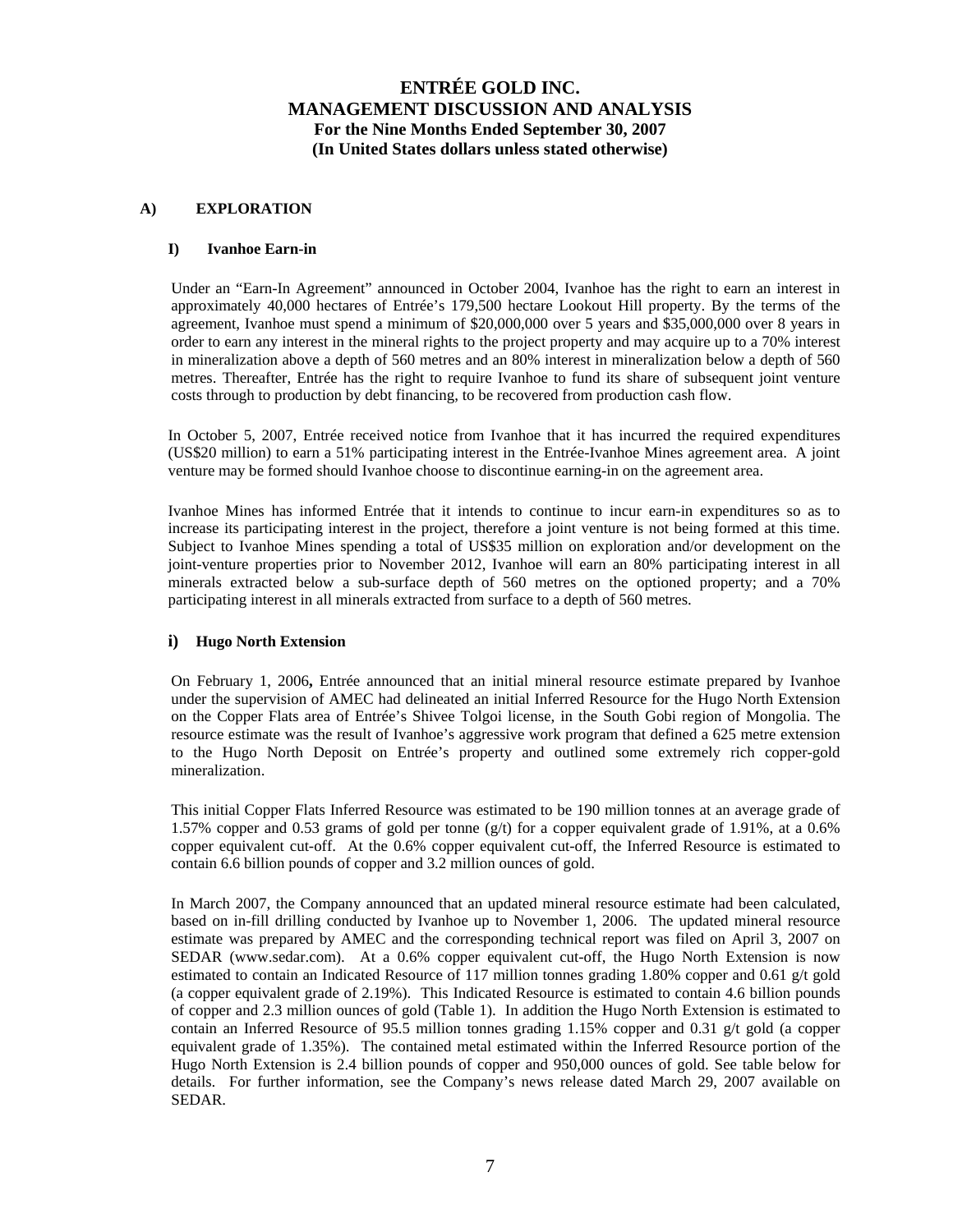#### *Cautionary Note to U.S. Investors concerning estimates of Inferred and Indicated Resources.*

*This section uses the term "Inferred and Indicated Resources." We advise U.S investors that while this term is recognized and required by Canadian regulations, the U.S. Securities and Exchange Commission does not recognize it. "Inferred and Indicated Resources" have a great amount of uncertainty as to their existence, and great uncertainty as to their economic and legal feasibility. It cannot be assumed that all or any part of the Inferred and Indicated Mineral Resource will ever be upgraded to a higher category. Under Canadian rules, estimates of Inferred and Indicated Mineral Resources may not form the basis of feasibility or pre-feasibility studies, except in rare cases. U.S. investors are cautioned not to assume that part or all of an Inferred and Indicated Resource exists, or is economically or legally mineable.* 

**Table 1: Hugo North Extension Indicated and Inferred Mineral Resource on the Entrée/Ivanhoe Shivee Tolgoi Joint Agreement Property as of February 20, 2007 at various Copper-Equivalent (CuEq) cut-off grades** 

|                  | CuEq    | <b>Tonnage</b> | Copper | Gold     | CuEq | <b>Contained Metal</b> |           |               |
|------------------|---------|----------------|--------|----------|------|------------------------|-----------|---------------|
| <b>Class</b>     | Cut-off | (tonnes)       | (%)    | (g/t)    | (%)  | Cu ('000 lb)           | $Au$ (oz) | CuEq('000 lb) |
| <b>Indicated</b> | 3.5     | 22,300,000     | 3.68   | 1.43     | 4.59 | 1,809,000              | 1,030,000 | 2,257,000     |
|                  | 3.0     | 32,000,000     | 3.36   | 1.29     | 4.18 | 2,370,000              | 1,330,000 | 2,949,000     |
|                  | 2.5     | 42,400,000     | 3.08   | 1.17     | 3.83 | 2,879,000              | 1,590,000 | 3,580,000     |
|                  | 2.0     | 52,300,000     | 2.84   | 1.09     | 3.53 | 3,275,000              | 1,830,000 | 4,070,000     |
|                  | 1.5     | 65,400,000     | 2.56   | 0.96     | 3.17 | 3,691,000              | 2,020,000 | 4,571,000     |
|                  | 1.25    | 74,300,000     | 2.39   | 0.88     | 2.96 | 3,915,000              | 2,100,000 | 4,849,000     |
|                  | 1.0     | 84,800,000     | 2.22   | 0.80     | 2.73 | 4,150,000              | 2,180,000 | 5,104,000     |
|                  | 0.9     | 89,700,000     | 2.14   | 0.77     | 2.63 | 4,232,000              | 2,220,000 | 5,201,000     |
|                  | 0.8     | 96,700,000     | 2.04   | 0.72     | 2.50 | 4,349,000              | 2,240,000 | 5,330,000     |
|                  | 0.7     | 107,400,000    | 1.91   | 0.66     | 2.33 | 4,522,000              | 2,280,000 | 5,517,000     |
|                  | 0.6     | 117,000,000    | 1.80   | 0.61     | 2.19 | 4,643,000              | 2,290,000 | 5,649,000     |
|                  | 0.5     | 123,900,000    | 1.73   | 0.58     | 2.10 | 4,726,000              | 2,310,000 | 5,736,000     |
|                  | 0.4     | 130,300,000    | 1.67   | 0.55     | 2.02 | 4,797,000              | 2,300,000 | 5,803,000     |
|                  | 0.3     | 137,900,000    | 1.59   | 0.52     | 1.92 | 4,834,000              | 2,310,000 | 5,837,000     |
| <b>Inferred</b>  | 3.5     | 1,400,000      | 3.32   | 1.03     | 3.98 | 102,000                | 50,000    | 123,000       |
|                  | 3.0     | 3,600,000      | 2.97   | 0.88     | 3.53 | 236,000                | 100,000   | 280,000       |
|                  | 2.5     | 5,900,000      | 2.68   | 0.87     | 3.23 | 349,000                | 170,000   | 420,000       |
|                  | 2.0     | 11,000,000     | 2.20   | 0.86     | 2.75 | 534,000                | 300,000   | 667,000       |
|                  | 1.5     | 29,100,000     | 1.73   | 0.58     | 2.10 | 1,110,000              | 540,000   | 1,347,000     |
|                  | 1.25    | 45,000,000     | 1.55   | 0.46     | 1.84 | 1,538,000              | 670,000   | 1,825,000     |
|                  | 1.0     | 62,200,000     | 1.39   | 0.39     | 1.64 | 1,906,000              | 780,000   | 2,249,000     |
|                  | 0.9     | 70,000,000     | 1.33   | 0.37     | 1.56 | 2,053,000              | 830,000   | 2,407,000     |
|                  | 0.8     | 78,300,000     | 1.27   | 0.34     | 1.49 | 2,192,000              | 860,000   | 2,572,000     |
|                  | 0.7     | 87,000,000     | 1.21   | 0.32     | 1.42 | 2,321,000              | 900,000   | 2,724,000     |
|                  | 0.6     | 95,500,000     | 1.15   | 0.31     | 1.35 | 2,421,000              | 950,000   | 2,842,000     |
|                  | 0.5     | 105,200,000    | 1.09   | 0.29     | 1.27 | 2,528,000              | 980,000   | 2,945,000     |
|                  | 0.4     | 127,600,000    | 0.96   | $0.26\,$ | 1.13 | 2,701,000              | 1,070,000 | 3,179,000     |
|                  | 0.3     | 152,400,000    | 0.85   | 0.23     | 1.00 | 2,856,000              | 1,130,000 | 3,360,000     |

**\* Copper equivalent grades have been calculated using assumed metal prices (US\$0.80/lb. for copper and US\$350/oz. for gold); %Cu equivalent = %Cu +**  $[Au(g/t)x(11.25/17.64)]$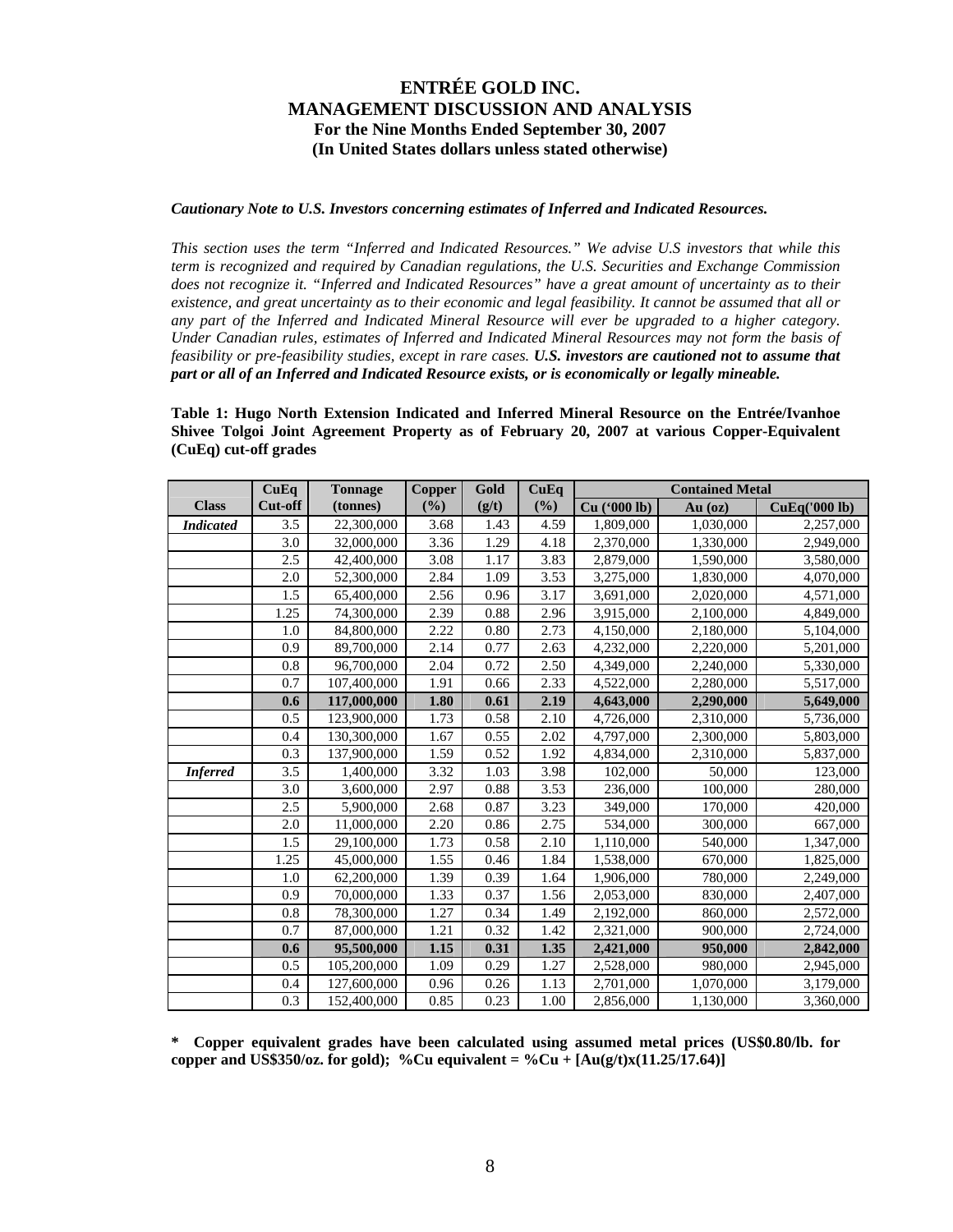Ivanhoe has the right to earn an 80% interest in mineral rights on the project area below a depth of 560 metres. Accordingly, Entrée's 20% interest in the Indicated Resource using a 0.6% copper equivalent cutoff is estimated to be 23.4 million tonnes, containing approximately 930 million pounds of copper and approximately 640,000 ounces of gold. Entrée's 20% interest in the Inferred Resource is estimated to be 19.1 million tonnes, containing approximately 484 million pounds of copper and approximately 190,000 ounces of gold. Mineral resources are not mineral reserves and do not have demonstrated economic viability.

In 2006, Ivanhoe completed a program of condemnation drilling on the Entrée-Ivanhoe Lookout Hill Agreement Area in preparation for infrastructure construction associated with the development of Oyu Tolgoi. On October 25, 2006, the Company announced that a body of low-grade shallow copper and gold mineralization ("Ulaan Khud") was intersected approximately 7 km north of the Hugo North Extension. The area between Ulaan Khud and the Hugo North Extension has received only limited drill testing and remains a viable exploration target.

### **ii) Javhlant License**

The southward extension to the Oyu Tolgoi copper-gold mineralized system onto the Entrée-Ivanhoe Agreement Area has now been documented through drill testing by Ivanhoe (see Entrée news releases of October 3 and 9, 2007).

 The newly discovered Heruga Deposit was uncovered by the drill-testing of an induced polarization ("IP") geophysical anomaly that defined a 3 kilometre-long, north-south zone of high chargeability with a width up to 1,000 metres. The anomaly trends north-northeast to the Southwest Oyu Deposit on Oyu Tolgoi. As presently defined, the Heruga Deposit is open to the east and to the south. The IP anomaly indicates that the mineralized zone also may continue to the north and to depth below the early holes drilled on the northernmost section, which now appear to have been stopped short of the mineralized zone.

At the time of the October 9, 2007 News Release, nineteen drill holes (including daughter holes), spaced at 200 to 300 metre intervals along a 1,400 metre strike length of the anomaly had been completed, or were in progress, on six section lines at the Heruga discovery. Significant copper, gold and molybdenum mineralization (as defined in holes EJD0015, EJD0013 and EJD0017A) was intersected in drill holes on five adjacent sections, representing 1,100 metres of strike length. One of the more significant intercepts is tabled below.

| Hole EJD0013    |        |               |      |     |               |
|-----------------|--------|---------------|------|-----|---------------|
| <b>Interval</b> | Length | Сu            | Au   | Mo  | CuEo          |
| From-To $(m)$   | metres | $\frac{6}{9}$ | g/t  | ppm | $\frac{0}{0}$ |
| $790 - 1244$    | 454    | 0.50          | .43  | 178 | 1.56          |
| including       |        |               |      |     |               |
| $994 - 1158$    | 164    | 0.64          | 2.92 | 199 | 2.67          |

The discovery of the Heruga Deposit marks a new style of molybdenum-rich mineralization not previously encountered on the Oyu Tolgoi trend.

Mineralization now extends over twenty kilometres, along the structural trend hosting Oyu Tolgoi. Entrée management's long held belief that significant mineralization could extend onto Entrée's ground beyond the borders of Oyu Tolgoi has now been confirmed both to the north and south.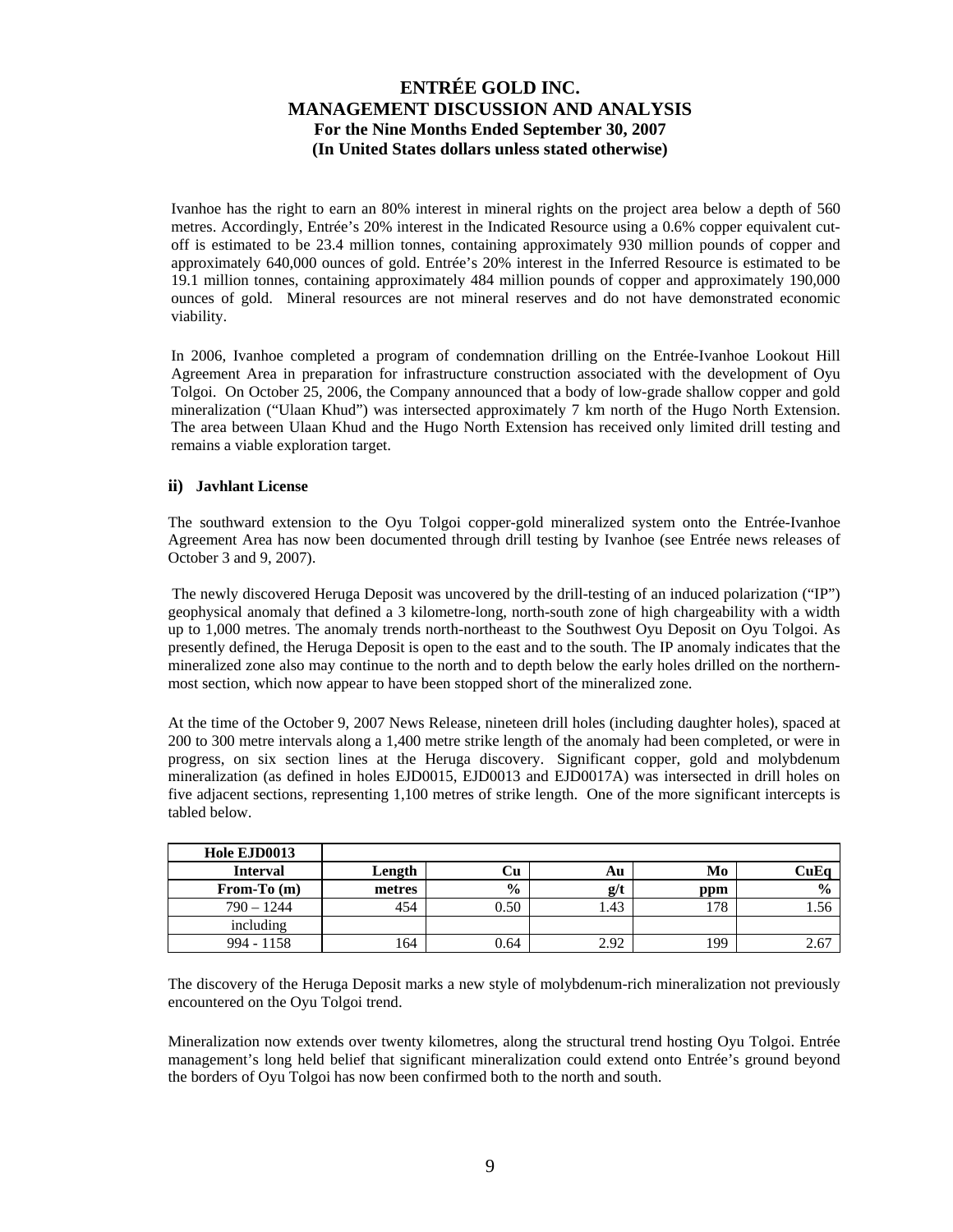### **II) Lookout Hill**

Drilling in 2006 outlined a new area of molybdenum mineralization west of Oyu Tolgoi, in the West Grid area of Lookout Hill. Elevated molybdenum is locally associated with the Oyu Tolgoi mineralized system; however, this is the first time significant molybdenum values have been encountered in drilling on the portion of Lookout Hill that is outside the Earn-In Agreement with Ivanhoe. The relationship between this new zone and the Oyu Tolgoi mineralized system is currently undefined. Establishing a better understanding of this new zone is one of Entrée's primary initiatives during 2007.

Entrée commenced the 2007 exploration season in May through late-August 2007, eight holes totaling 4,760 metres have tested six geophysical targets hosted in interpreted Oyu Tolgoi equivalent stratigraphy, as well as a molybdenum-rich target zone. A ninth hole is in progress. Drilling has successfully encountered Devonian age rocks, known to host copper-gold mineralization at Oyu Tolgoi. Efforts to date have been focused on rocks of similar age and results will be used to assist in defining future drill targets. In addition, the grid-based ground geological, geochemical (3,468 samples) and geophysical coverage (17 x 18 km) has been greatly expanded. The Company has also completed 5,900 line-kilometres of airborne magnetic surveying over its Togoot license, to assist in identifying additional areas of permissive Devonian age rocks.

### **III) Manlai**

Entree's Manlai property is located approximately 125 kilometres to the north of Lookout Hill and adjoins the east end of Ivanhoe's Kharmagtai porphyry copper-gold project.

At the Manlai Project in 2007, 1,960 m of diamond drilling has been completed in two holes on the East Target area. This target is centred on coincident magnetometer and induced polarization anomalies, and anomalous copper and molybdenum in soil geochemistry, with surface exposure of stockwork quartz veining containing chalcopyrite and bornite over an area of 500 x 150 m. Hole EGU07013B (968 m) contained variable quartz stockwork veining with minor visible copper and molybdenum sulphides over a length of 510 m. The best mineralized interval was 25 m at 0.13% Cu (683 to 708 m). No significant mineralization was intersected in the second hole (EGU07014).

A decision on future exploration will be made once all data has been assessed.

#### **IV) Sol Dos Prospect**

Entrée commenced exploration of the Sol Dos copper prospect in the fall of 2006. The property is located in the Safford area of south-east Arizona. A geophysical crew completed a 20 line km program consisting of deep probing IP and magnetic surveys. Entrée has an option to earn a 100% interest in Sol Dos, subject to a 2% NSR, half of which can be purchased by Entrée.

Three diamond drill holes totaling 2,386 m were completed on the Sol Dos copper porphyry target and assays have been received for all holes. These holes were drilled to explore untested portions of the Sol Dos copper porphyry system judged to have potential to host higher-grade copper mineralization. Drill hole locations were based on a geological analysis of existing drill data and the results of deep penetrating IP/resistivity and ground magnetic surveys conducted in late 2006.

Drill hole EG-SD-07-001 encountered long intervals of anomalous copper values (378 m averaging 0.06% Cu), with short intervals of higher grade material in highly altered breccia and monzonite porphyry cut by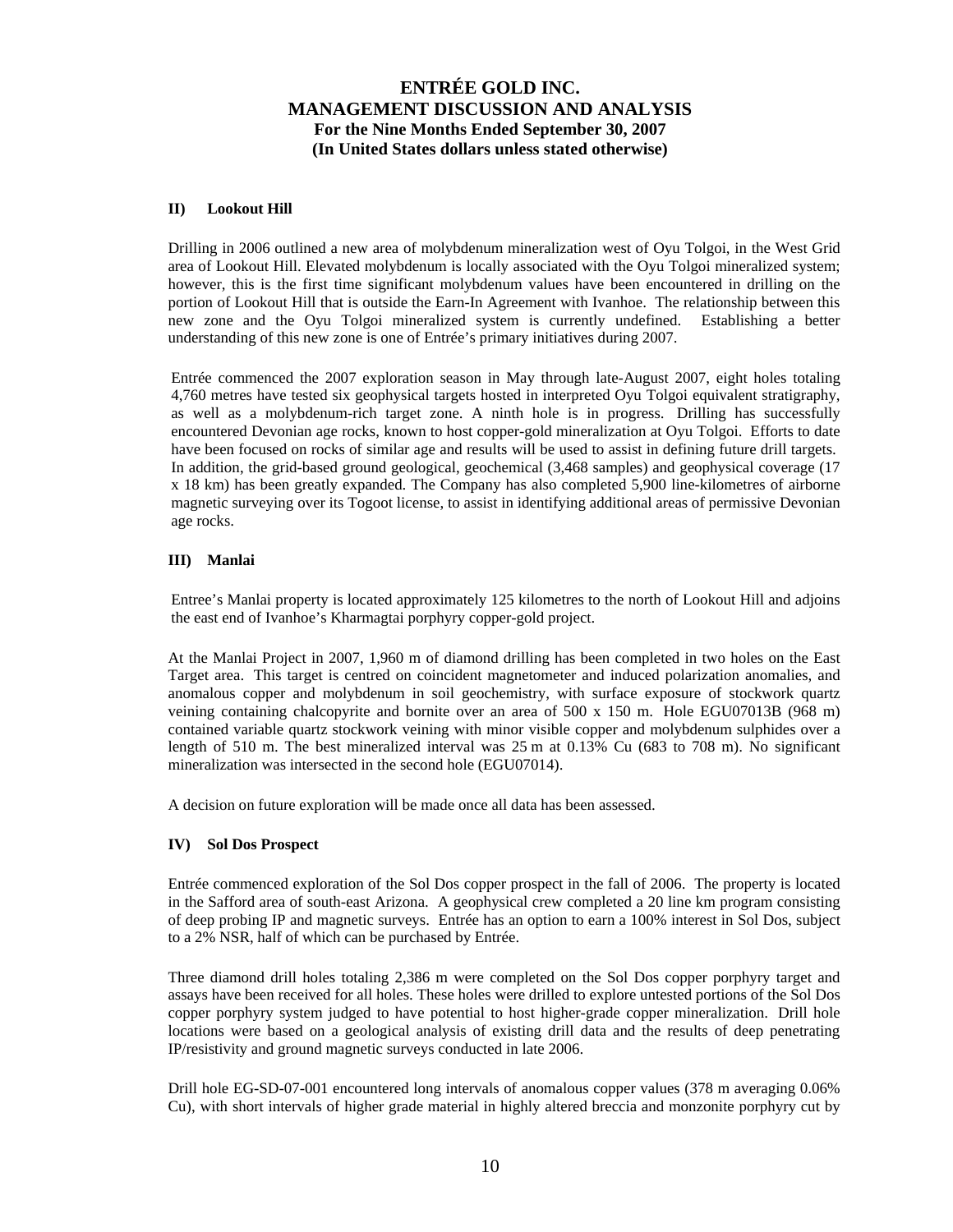pyrite, pyrite-magnetite, and magnetite veins. The remaining two drill holes (EG-SD-07-002 and 003) did not return significant assays.

The initial planned drill program is now complete. A decision regarding additional exploration will be made after all data has been compiled and reviewed.

#### **V) Empirical Discovery Agreement**

In July 2007, the Company entered into an agreement with Empirical Discovery LLC to explore for and develop porphyry copper targets in southeastern Arizona and adjoining southwestern New Mexico. Under the terms of the agreement, Entrée has the option to acquire an 80% interest in any of the properties by incurring exploration expenditures totaling a minimum of US \$1.9 million and issuing 300,000 shares within 5 years of the anniversary of TSX acceptance of the agreement. If Entrée exercises its option, Empirical may elect within 90 days to retain a 20% participating interest or convert to a 2% NSR royalty, half of which may be purchased for US \$2 million.

The principals of Empirical have extensive experience in exploration for copper porphyries in the Americas, as well as access to proprietary geophysical interpretation techniques of particular application to large regional datasets. These techniques have been modeled using a number of known deposits, and the criteria developed will be used to identify buried targets from the regional database. Initial targeting is underway, and applications for eleven contiguous mineral exploration permits in southeastern Arizona totaling approximately 8.5 square miles (22 square kilometres) have recently been approved.

### **B) GENERAL AND ADMINISTRATIVE**

For the three months ended September 30, 2007, general and administrative expense before stock-based compensation was \$532,621 compared to \$455,776 in 2006 as set out above. The increase was primarily due to consulting fees, legal fees, and management fees in connection with corporate matters. For the nine months ended September 30, 2007, general and administrative expense before stock-based compensation was \$1,836,426 compared to \$1,570,847 in 2006 as set out above. The increase was primarily due to consulting fees, legal fees, offset by a reduction in regulatory and transfer agent fees.

### **C) STOCK-BASED COMPENSATION**

For the three months ended September 30, 2007, stock-based compensation expense was \$Nil compared to \$769,327 in 2006 as set out above. For the nine months ended September 30, 2007, stock-based compensation expense was \$1,793,993 compared to \$1,009,720 in 2006 as set out above. Stock-based compensation expense for the nine months ended September 30, 2007 represents the fair value of 1,370,500 stock options granted during the period, compared to 1,330,000 options granted in 2006.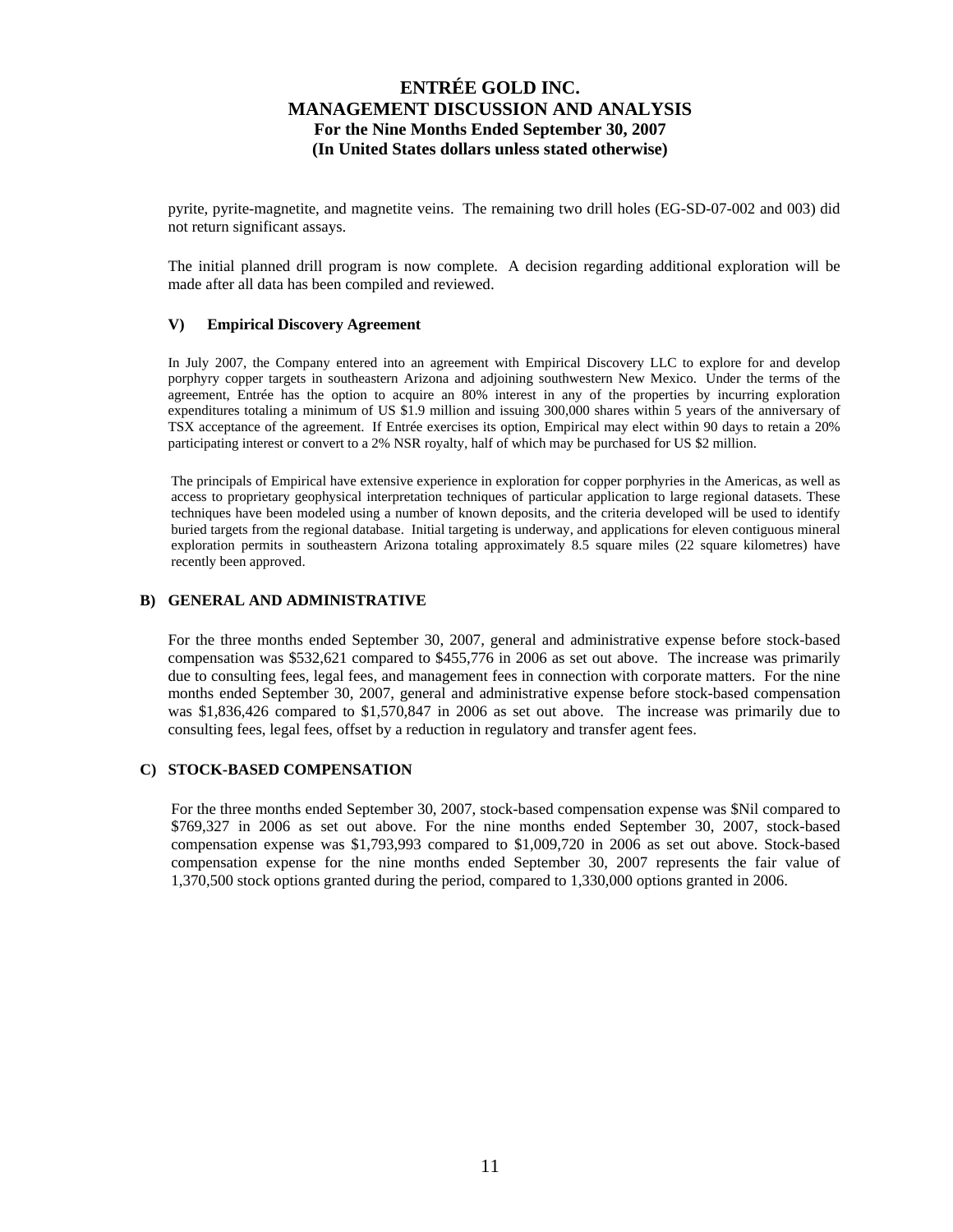### **D) STOCKHOLDER COMMUNICATIONS AND INVESTOR RELATIONS**

For the three months ended September 30, 2007, stockholder communications and investor relations expense before stock-based compensation was \$189,386 compared to \$129,638 in 2006. The increase was primarily due to travel expense. For the nine months ended September 30, 2007, stockholder communications and investor relations expense before stock-based compensation was \$572,181 compared to \$1,035,809 in 2006. The larger amount in the year 2006 period was due primarily to an investor relations campaign in Europe.

### **E) INTEREST INCOME**

For the three months ended September 30, 2007, interest income was \$318,226 compared to \$202,112 in 2006. The Company earns income on its cash and cash equivalents. The increase was due to higher interest rates and greater principal amounts invested. For the nine months ended September 30, 2007, interest income was \$572,181 compared to \$1,035,809 in 2006. Although interest rates were higher in 2007 than in 2006, the decrease in interest income in 2007 compared with 2006 arises from the investment of lesser principal amounts. Cash balances were generated by private placements, warrants exercise and options exercise.

#### **F) FAIR VALUE ADJUSTMENT TO ASSET BACKED COMMERCIAL PAPER**

As at September 30, 2007, investments comprised the Company's interest in \$3,431,155 invested in Canadian Asset-Backed Commercial Paper ("ABCP"), net of a \$573,263 fair value adjustment. The Company invested \$4,004,458 in ABCP that was due in mid-September 2007, but was not repaid. A group of participants in the ABCP market, including banks, liquidity providers and major investors (the "Consortium") have agreed to a standstill period with respect to ABCP to permit time for the issuers of the ABCP to be restructured. On October 15, 2007, the Consortium agreed to extend the period to December 14, 2007 to allow for more time to restructure the issuers. The Company has accrued no interest income on the current ABCP. A report by the Dominion Bond Rating Service dated November 6, 2007 indicates that the assets backing our investment remain AAA rated. There is no assurance that 100% of the principal will be repaid nor what the terms of such repayment will be; consequently further fair value adjustments charges may be required in the future. See Note 4 to the unaudited consolidated financial statements of the Company for the nine months ended September 30, 2007.

#### **G) OUTLOOK**

In May, the Company commenced its 2007 exploration programs at Lookout Hill and Manlai as announced in the April 10, 2007 news release. Two drill holes were completed at Manlai in 2007 and a decision on additional exploration will be made once all information has been assessed. 2007 exploration on Lookout Hill is still ongoing but is expected to be completed by late November. During the winter all exploration information will be compiled and reviewed and a decision made on the 2008 exploration program.

Pursuant to Mongolian Minerals Law, we have extended three of our licenses for a further two year term for final expiry in March and April 2010, unless previously converted to mining licenses. Mongolian exploration licenses are maintained in good standing by payment to the Mineral Resources and Petroleum Authority of Mongolia of set annual fees escalating from \$0.05 to \$1.50 per hectare over the course of the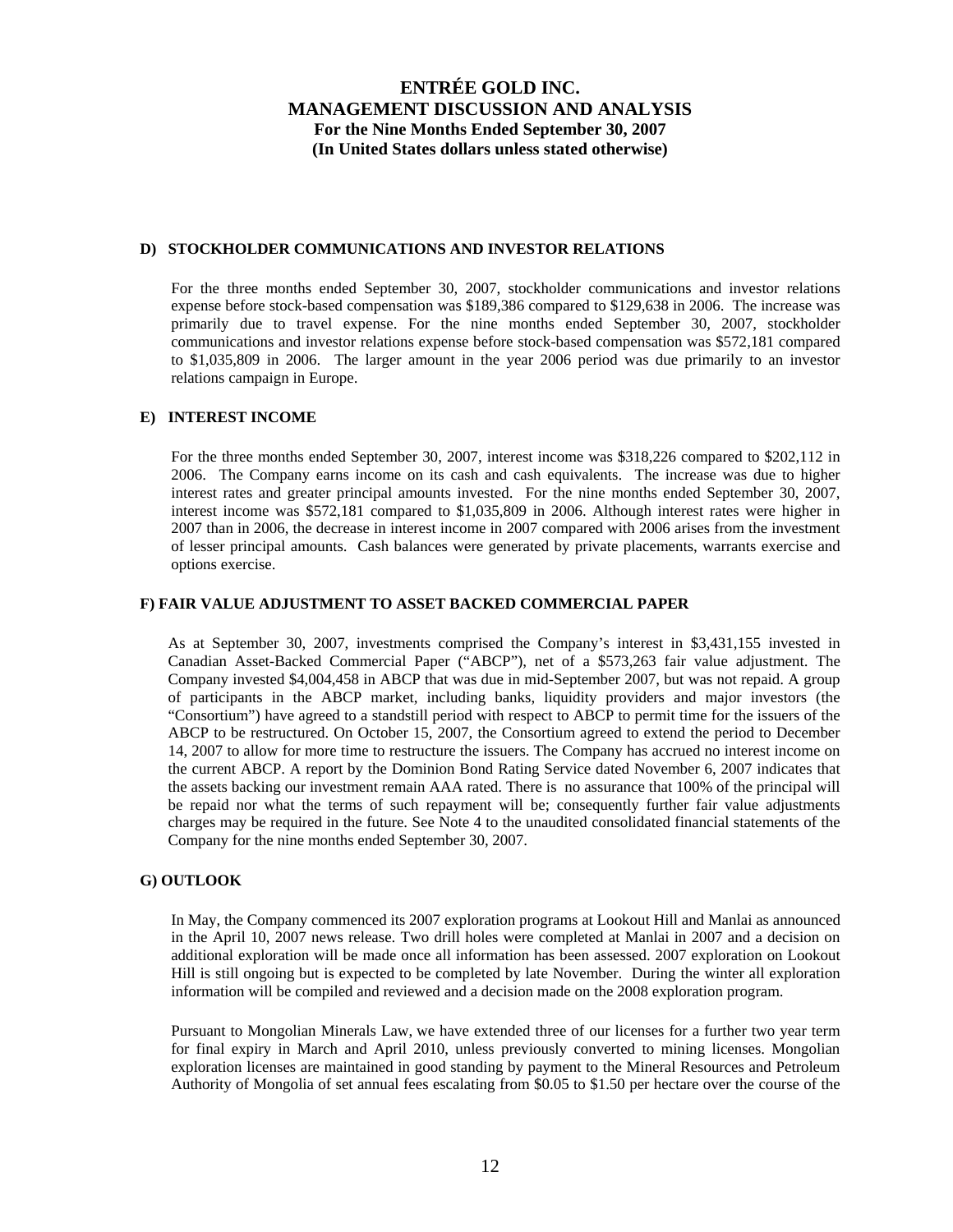mineral tenure. The total estimated annual fees in order to maintain the licenses in good standing is approximately \$280,000.

The Company completed the first phase of drilling at Sol Dos in July 2007. Once results have been compiled and analyzed, a determination will be made on further exploration of this property.

Ground acquisition of priority targets is underway in Arizona and News Mexico as per the Empirical Agreement. Evaluation of the acquired targets will be ongoing through the winter of 2007-2008.

Subsequent to September  $30<sup>th</sup>$ ,  $2007$ , the Company entered into an agreement, dated November 5,  $2007$ , with a Canadian underwriter, for the purchase of 10,000,000 common shares of the Company. The offering price is C\$3.00, representing proceeds of C\$30,000,000. This transaction is subject to receipt of all necessary regulatory and stock exchange approvals. Closing is expected on or about November 26, 2007. In addition, two existing shareholders have exercised pre-emptive rights to acquire 4,428,640 common shares at C\$3.00 per share, for an additional \$13,285,920 in gross proceeds to maintain their respective ownership interest in Entrée.

Subsequent to September  $30<sup>th</sup>$ , 2007, the Company entered into an agreement with the Zhejiang No. 11 Geological Brigade to explore for copper within three prospective contiguous exploration licenses, totaling approximately 61 square kilometres in Pingyang County, Zhejiang Province, People's Republic of China. Entrée has agreed to spend US\$3,000,000 to fund exploration activities on the licenses (collectively known as "Huaixi") over a four year period. After Entrée has expended US\$3 million, the Company will hold a 78% interest and Zhejiang No. 11 Geological Brigade will hold a 22% interest in the project.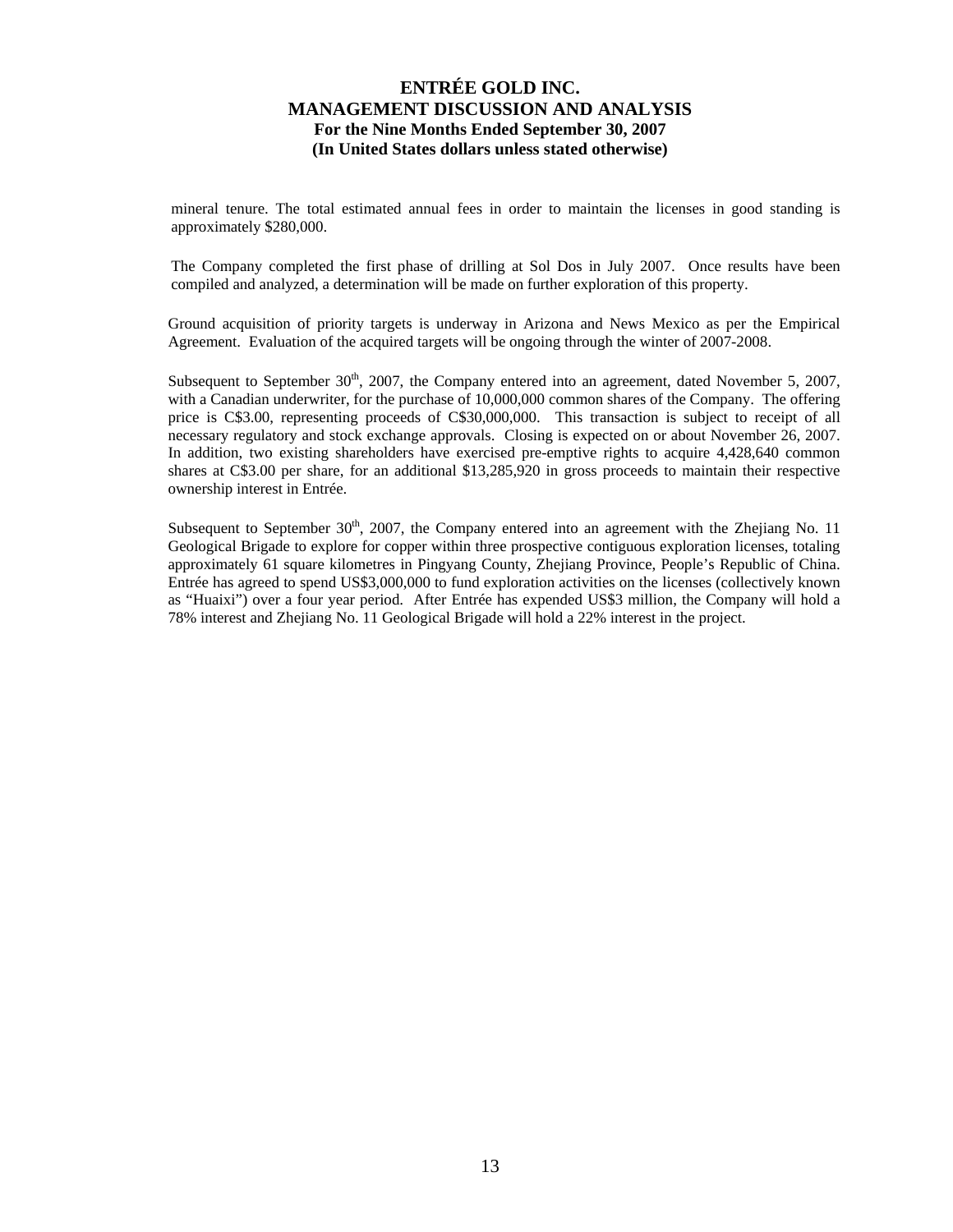# **4. SELECTED QUARTERLY DATA**

|                                       | Quarter             | Quarter          | Quarter          | Quarter        |
|---------------------------------------|---------------------|------------------|------------------|----------------|
|                                       | Ended               | Ended            | Ended            | Ended          |
|                                       | September           | June 30,         | March 31,        | December 31,   |
|                                       | 30, 2007            | 2007             | 2007             | 2006           |
|                                       |                     |                  |                  |                |
| Exploration                           | \$<br>2,120,233     | 2,783,829 \$     | 509.916 \$       | 1,790,930      |
| General and administrative            | 773,664             | 2,612,514        | 806,402          | 789,337        |
| Loss from operations                  | (2,893,897)         | (5,396,343)      | (1,316,318)      | (2,580,267)    |
| Interest income                       | 318,226             | 138,175          | 139,682          | 174,532        |
| Fair value adjustment to asset backed |                     |                  |                  |                |
| commercial paper                      | (573,263)           |                  |                  |                |
| Net loss                              | \$<br>(3, 148, 934) | $(5,258,168)$ \$ | $(1,176,636)$ \$ | (2,405,735)    |
| Loss per share, basic and diluted     | \$<br>(0.04)        | $(0.07)$ \$      | $(0.03)$ \$      | (0.03)         |
|                                       |                     |                  |                  |                |
|                                       | Ouarter             | <b>Ouarter</b>   | <b>Ouarter</b>   | <b>Ouarter</b> |
|                                       | Ended               | Ended            | Ended            | Ended          |
|                                       | September           | June 30,         | March 31,        | December 31,   |
|                                       | 30, 2006            | 2006             | 2006             | 2005           |
|                                       |                     |                  |                  |                |
| Exploration                           | \$<br>2,571,691     | 1,209,454 \$     | 514,816 \$       | 2,560,422      |
| General and administrative            | 1,240,727           | 851,580          | 1,408,679        | 726,525        |
| Loss from operations                  | (3,812,418)         | (2,061,034)      | (1,923,495)      | (3,286,947)    |
| Interest income                       | 202,112             | 153,510          | 191,719          | 165,224        |
| Net loss                              | \$<br>(3,610,306)   | $(1,907,524)$ \$ | $(1,731,776)$ \$ | (3, 121, 723)  |
| Loss per share, basic and diluted     | \$<br>(0.05)        | $(0.03)$ \$      | $(0.02)$ \$      | (0.05)         |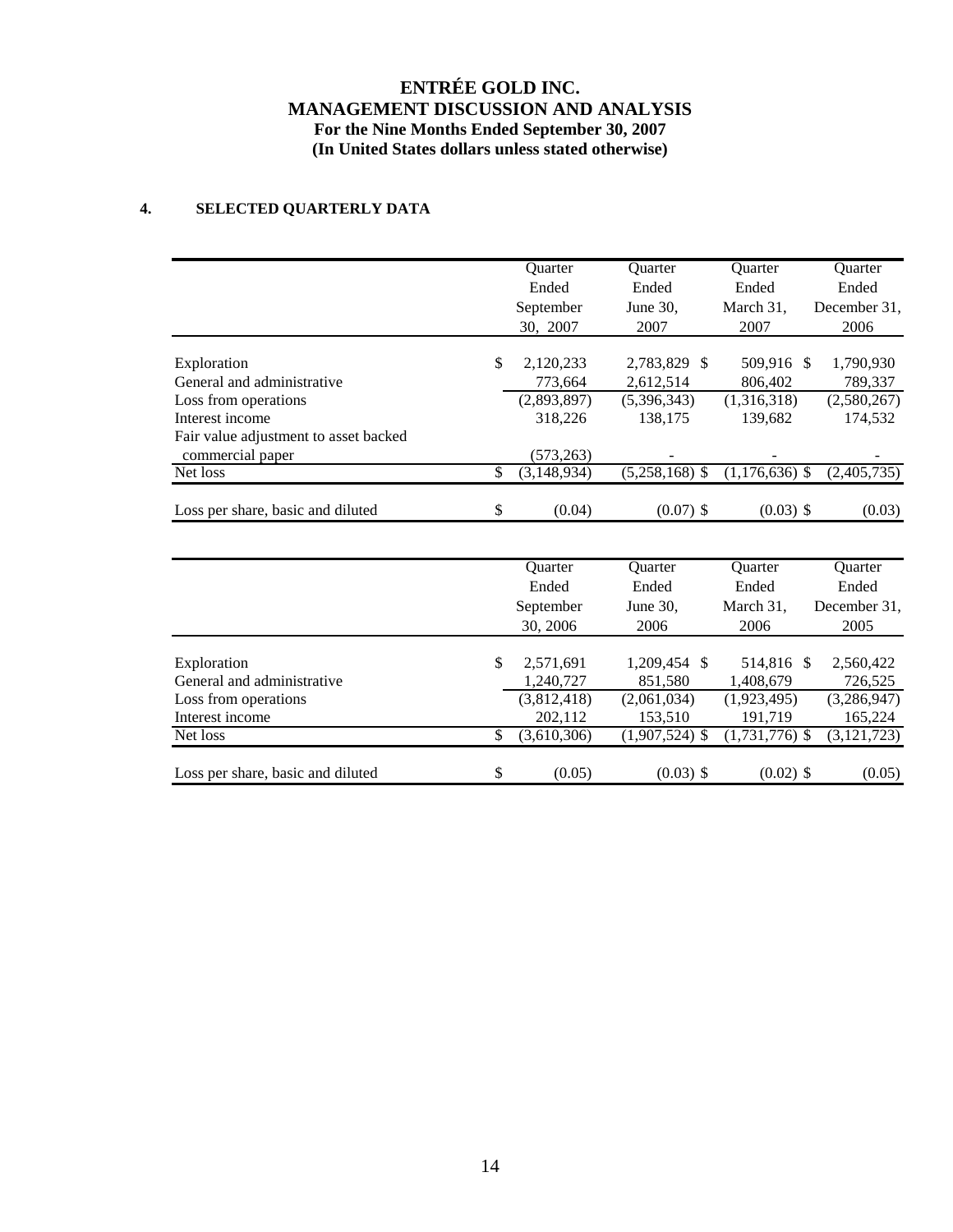### **5. LIQUIDITY**

To date the Company has not generated significant revenues from its operations and is considered to be in the exploration stage. Working capital on hand at September 30, 2007 was \$27,436,086 and is more than sufficient to finance budgeted exploration, general and administrative expense, investor relations for 2007. The company has approximately \$25,000,000 surplus funds available for acquisitions and/or operating requirements for 2008 and subsequent years. In addition, the Company expects eventual repayment of approximately \$4,000,000 invested in asset backed commercials paper. At present the Company is dependent on equity financing for additional funding if required. Should one of the Company's projects proceed to the mine development stage, it is expected that a combination of debt and equity financing would be available.

#### **Operating activities**

Cash used in operations was \$3,130,311 for the three months ended September 30, 2007 (2006 - \$2,590,468) and represents expenditures on mineral property exploration and general and administrative expense as described above for both periods. Cash used in operations was \$7,371,403 for the nine months ended September 30, 2007 (2006 - \$6,368,624) and represents expenditures on mineral property exploration and general and administrative expense as described above for both periods.

#### **Financing activities**

During the nine months ended September 30, 2007 and 2006, the Company issued common shares as follows:

|                           | <b>Nine</b><br><b>Months</b><br><b>Ended</b><br><b>September</b><br>30, 2007 | <b>Nine</b><br><b>Months</b><br><b>Ended</b><br><b>September</b><br>30, 2007 | <b>Nine</b><br><b>Months</b><br><b>Ended</b><br><b>September</b><br>30, 2006 | <b>Nine</b><br><b>Months</b><br><b>Ended</b><br><b>September</b><br>30, 2006 |  |
|---------------------------|------------------------------------------------------------------------------|------------------------------------------------------------------------------|------------------------------------------------------------------------------|------------------------------------------------------------------------------|--|
|                           | <b>Shares</b>                                                                | Amount                                                                       | <b>Shares</b>                                                                | Amount                                                                       |  |
| Private placements        | -S<br>$\overline{\phantom{a}}$                                               |                                                                              | S                                                                            |                                                                              |  |
| Exercise of warrants      | 7,542,408                                                                    | 20,392,043                                                                   |                                                                              |                                                                              |  |
| Exercise of stock options | 630,700                                                                      | 516,168                                                                      | 1,065,000                                                                    | 957,202                                                                      |  |
|                           | 8,173,108 \$                                                                 | 20.908.211                                                                   | 1,065,000 \$                                                                 | 957.202                                                                      |  |

Warrants exercised in June 2007 represent in part the exercise by Rio Tinto of 12,613,842 warrants to purchase one half of one share and the resultant issuance of 6,306,920 shares for proceeds of \$17,051,716. Warrants exercised in June 2007 represent in part the exercise by Ivanhoe of 2,470,978 warrants to purchase one half of one share and the resultant issuance of 1,235,488 shares for proceeds of \$3,340,327.

During the quarter ended September 30, 2007, working capital was reduced by \$4,004,458 owing to the reclassification an investment in asset backed commercial paper from a cash equivalent to a long-term asset.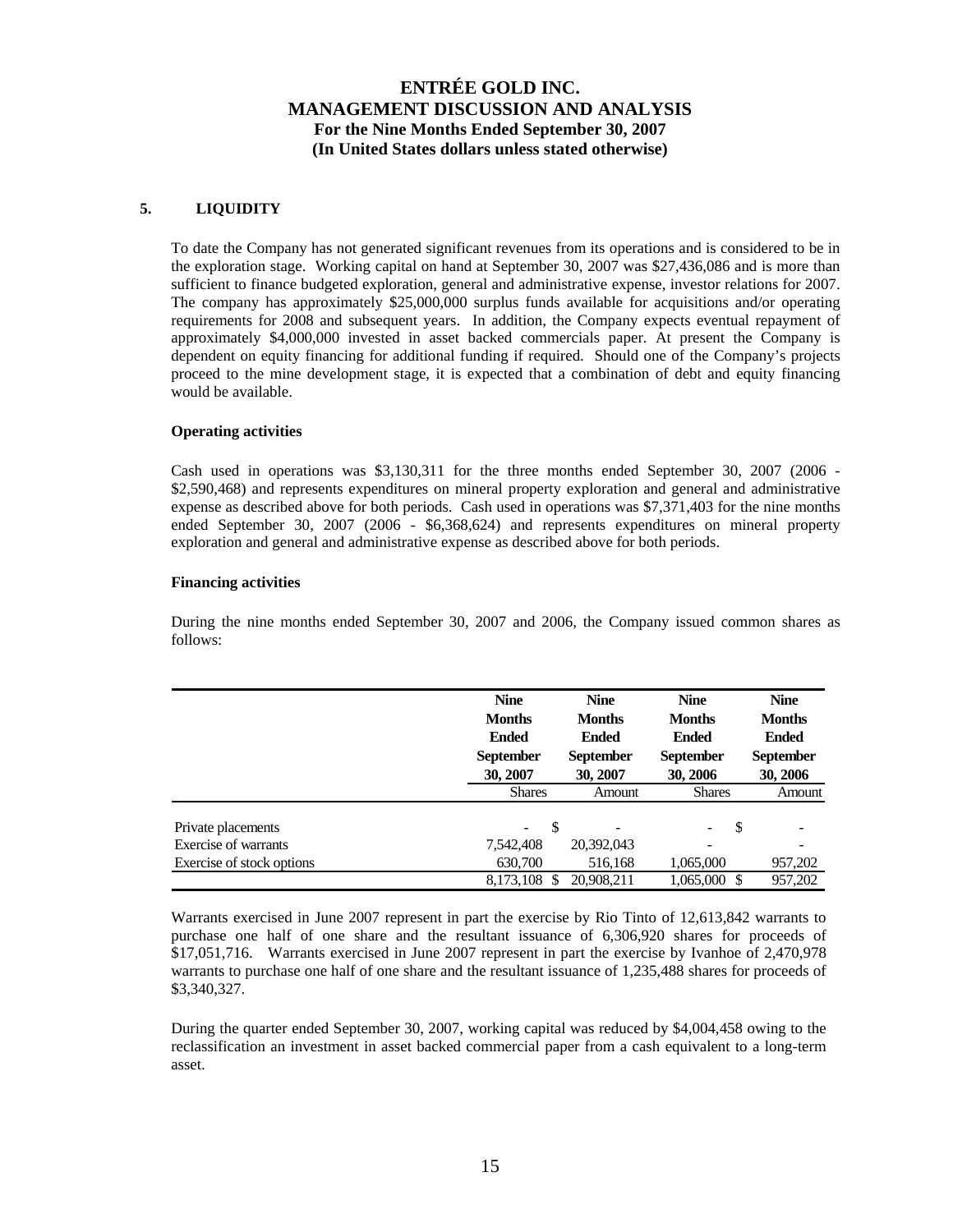#### **Investing activities**

During the three months ended September 30, 2007, the Company expended \$4,912 on equipment, primarily for exploration activities (2006 - \$79,272). During the nine months ended September 30, 2007, the Company expended \$69,559 on equipment, primarily for exploration activities (2006 - \$239,229).

### **Table of Contractual Commitments**

The following table lists as of September 30, 2007 information with respect to the Company's known contractual obligations.

|              | Less        |           |                          | More<br>than 5           |         |
|--------------|-------------|-----------|--------------------------|--------------------------|---------|
|              | than 1 Year | 1-3 Years | 3-5 Years                | Years                    | Total   |
| Office lease | 86,472      | 240,697   |                          |                          |         |
|              |             |           | $\overline{\phantom{0}}$ | $\overline{\phantom{0}}$ | 327,169 |
| Total        | 86,472      | 240,697   | -                        | -                        | 327,169 |

### **Outstanding share data**

As at September 30, 2007, there were 79,079,201 common shares outstanding. In addition there were 9,184,800 stock options outstanding with exercise prices ranging from C\$060 to C\$2.34 per share. There were no warrants outstanding at September 30, 2007. As at November 8, 2007, there were 79,114,201 common shares outstanding.

### **6. CAPITAL RESOURCES**

The Company had no commitments for capital assets at September 30, 2007.

At September 30, 2007, the Company had working capital of approximately \$27,436,000 compared to approximately \$14,309,000 at December 31, 2006. In addition, the Company had an investment in asset backed commercial paper of approximately \$4,004,000 before a 15% charge for impairment Budgeted expenditures for the 12 months ending December 31, 2007 total approximately \$5,300,000 for exploration and \$2,000,000 for administration and stockholder communications, net of interest and other income. Working capital on hand is expected to exceed cash requirements for the ensuing three months by approximately \$25, 000,000.

Subsequent to September 30th, 2007, the Company entered into an agreement, dated November 5, 2007, with a Canadian underwriter, for the purchase of 10,000,000 common shares of the Company. The offering price is C\$3.00, representing proceeds of C\$30,000,000. This transaction is subject to receipt of all necessary regulatory and stock exchange approvals. Closing is expected on or about November 26, 2007. In addition, two existing shareholders have exercised pre-emptive rights to acquire 4,428,640 common shares at C\$3.00 per share, for an additional \$13,285,920 in gross proceeds to maintain their respective ownership interest in Entrée.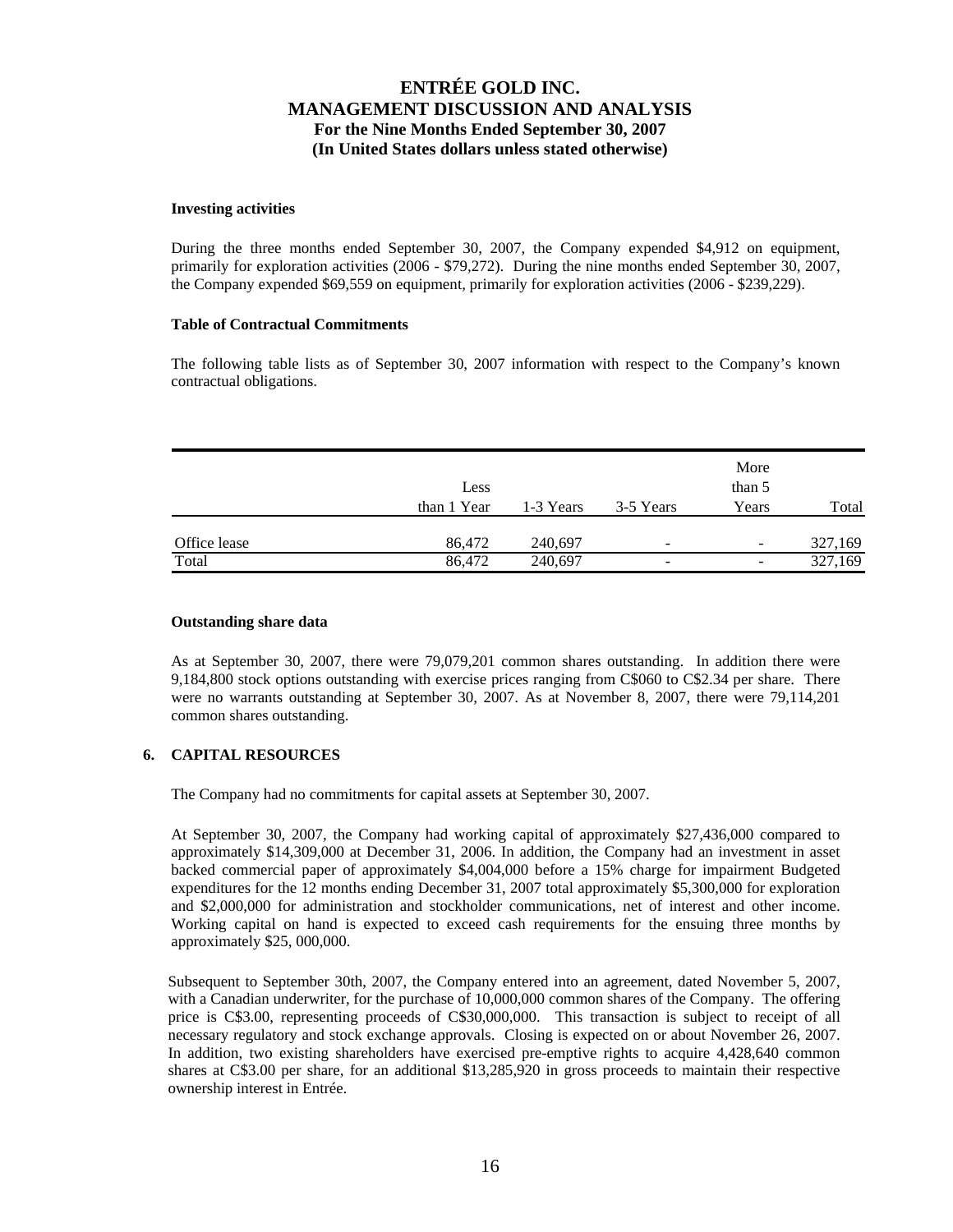The Company is committed to make lease payments for the rental of office space totaling \$327,169 over five years.

#### **7. OFF-BALANCE SHEET TRANSACTIONS**

The Company has no off-balance sheet arrangements except for contractual obligation noted above.

### **8. TRANSACTIONS WITH RELATED PARTIES**

Related party transactions are summarized in Note 8 to the audited consolidated financial statements for the nine months ended September 30, 2007.

### **9. PROPOSED TRANSACTIONS**

Not applicable.

### **10. CRITICAL ACCOUNTING ESTIMATES**

The preparation of consolidated financial statements in conformity with generally accepted accounting principles in the United States of America requires management to make estimates and assumptions that affect the reported amount of assets and liabilities and the disclosure of contingent assets and liabilities at the date of the financial statements and the reported amount of revenues and expenses during the period. Actual results could differ from these estimates.

The Company follows accounting guidelines in determining the value of stock option compensation, as disclosed in Note 5 to the Financial Statements. Unlike other numbers in the accounts, this is a calculated amount not based on historical cost, but on subjective assumptions introduced to an option pricing model, in particular: (1) an estimate for the average future hold period of issued stock options before exercise, expiry or cancellation and (2) future volatility of the Company's share price in the expected hold period (using historical volatility as a reference). Given that there is no market for the options and they are not transferable, the resulting value calculated is not necessarily the value the holder of the option could receive in an arm's-length transaction.

The Company's accounting policy is to expense exploration costs on a project by project basis consistent with United States GAAP. The policy is consistent with that of the other exploration companies that have not established mineral reserves. When a mineral reserve has been objectively established further exploration costs would be deferred. Management is of the view that its current policy is appropriate for the Company.

## **11. CHANGES IN ACCOUNTING POLICIES**

A detailed summary of all of the Company's significant accounting policies and the estimates derived therefrom is included in Note 2 to the annual consolidated financial statements for the year ended December 31, 2006.

### **12. FINANCIAL INSTRUMENTS AND OTHER INSTRUMENTS**

The Company's financial assets and liabilities consist of cash and cash equivalents, receivables, deposits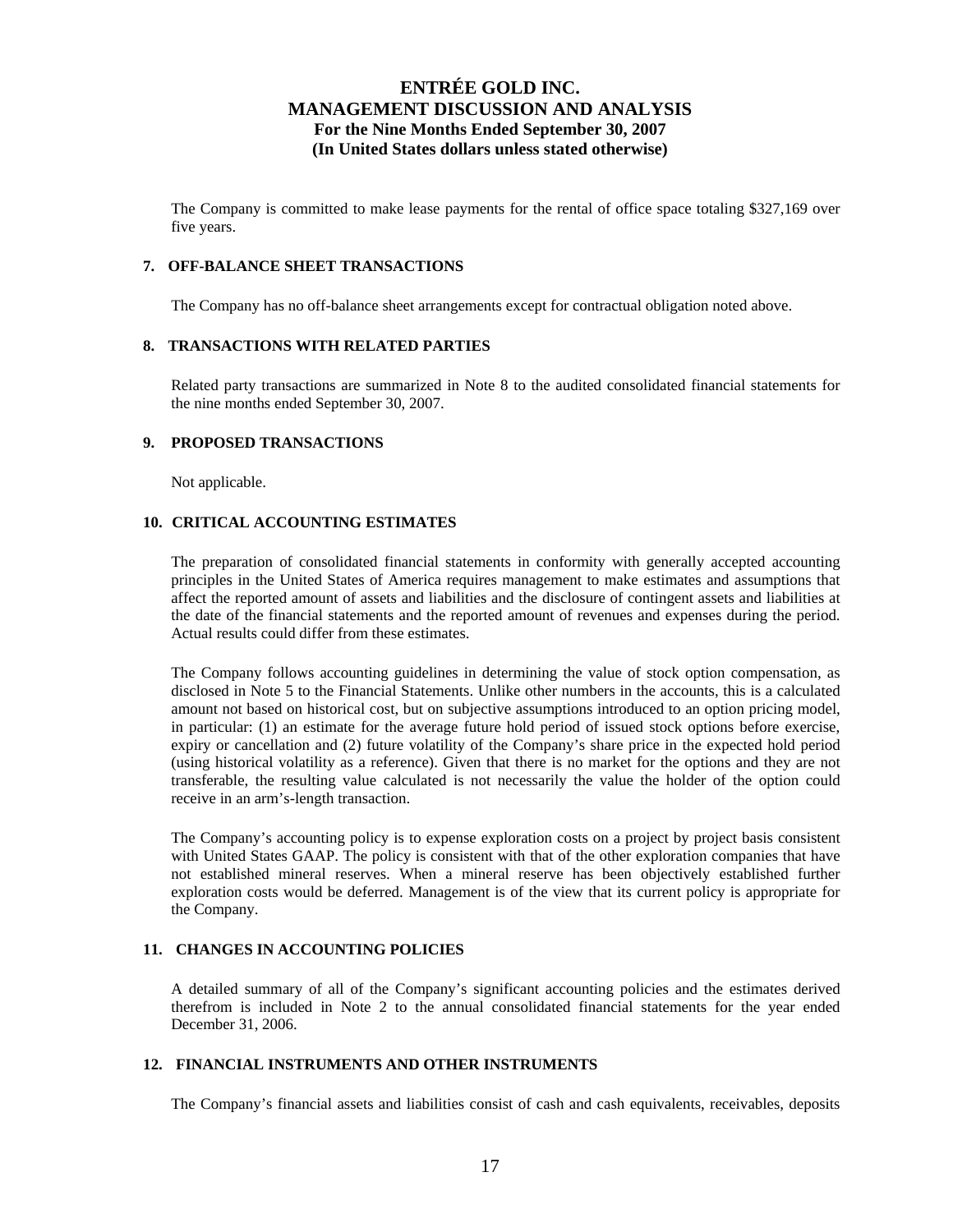and accounts payable and accrued liabilities, some of which are denominated in U.S. dollars and Mongolian Tugriks. These accounts are recorded at their fair market value. The Company is at risk to financial gain or loss as a result of foreign exchange movements against the Canadian dollar. The Company minimizes its foreign exchange risk by maintaining low account balances in currencies other than the Canadian dollar. The Company does not currently have major commitments to acquire assets in foreign currencies; but historically it has incurred the majority of its exploration costs in foreign currencies.

The Company's cash equivalent are redeemable after 30 days without penalty and are renewable bank instruments that provide a fixed rate of interest during the term usually one year. When a matured instrument is renewed, the new interest rate may be higher or lower than the current rate. The Company reviews its bank instruments on a monthly basis and renews if interest rates are higher than on the current instrument.

### **13. OTHER MD&A REQUIREMENTS**

#### **Forward-Looking Statements**

Except for historical information contained in this discussion and analysis, disclosure statements contained herein are forward-looking, as defined in the United States Private Securities Litigation Reform Act of 1995. Forward-looking statements are subject to risks and uncertainties that could cause actual results to differ materially from those in such forward-looking statements. Forward-looking statements are made based on management's beliefs, estimates and opinions on the date the statements are made and the Company undertakes no obligation to update forward-looking statements if these beliefs, estimates and opinions or other circumstances should change. Investors are cautioned against attributing undue certainty to forward-looking statements.

#### **Risk**

The Company is a mineral exploration and development company and is exposed to a number of risks and uncertainties that are common to other companies in the same business; some of these risks have been discussed elsewhere in this report. The reader should also refer to the discussion of risks contained in the Annual Information Form available on SEDAR at www.sedar.com.

There is no assurance that a commercially viable mineral deposit exists on any of our properties, and further exploration is required before we can evaluate whether any exist and, if so, whether it would be economically and legally feasible to develop or exploit those resources. Even if we complete our current exploration program and we are successful in identifying a mineral deposit, we would be required to spend substantial funds on further drilling and engineering studies before we could know whether that mineral deposit will constitute a reserve (a reserve is a commercially viable mineral deposit).

The Company must comply with license and permitting requirements. Our exploration licenses, as extended, for three Mongolian properties expire in March or April 2010 and one property in March 2008, unless converted before these dates to mining licenses. The total estimated annual fees in order to maintain the licenses in good standing is approximately \$280,000.

The Company must comply with environmental regulations that govern air and water quality and land disturbance and provide mine reclamation and closure costs.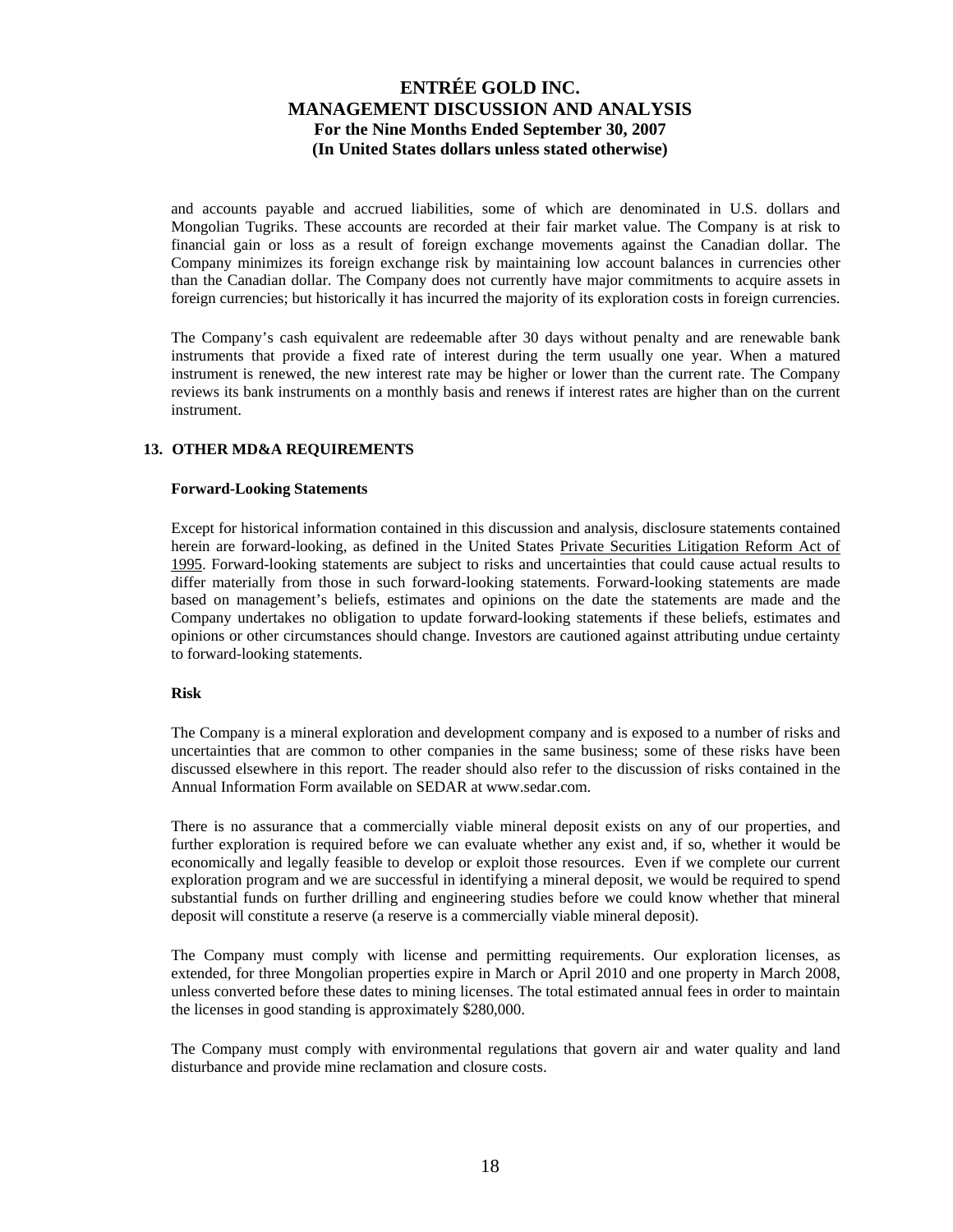The Company's financial success is subject to, among other things, fluctuations in copper and gold prices which may affect current or future operating results and may affect the economic value of its mineral resources. The Company's ability to obtain financing to explore for mineral deposits and to complete the development of those properties it has classified as assets is not assured; nor is there assurance that the expenditure of funds will result in the discovery of an economic mineral deposit. Should one or more of these risks and uncertainties materialize, or should underlying assumptions prove incorrect, actual results may vary materially from those described in forward-looking statements.

The Company has not completed a feasibility study on any of its deposits to determine if its hosts a mineral resource that can be economically developed and profitably mined.

#### **Disclosure Controls and Procedures**

Management is responsible for the preparation and integrity of the financial statements, including the maintenance of appropriate information systems, procedures and internal controls. Management is also responsible to ensure that information disclosed externally, including the financial statements and MD&A, is complete and reliable. There have been no changes in the issuer's internal control over financial reporting that occurred during the issuer's most recent interim period that has materially affected, or is reasonably likely to materially affect, the issuer's internal control over financial reporting.

It is important to recognize that the Company has limited administrative staffing. As a result, internal controls which rely on segregation of duties in many cases are not appropriate or possible. The Company relies heavily on senior management review and approval to ensure that the controls are effective as possible.

### **Canadian Disclosure Standards in Mineral Resources and Mineral Reserves**

The terms "Mineral Reserve," "Proven Mineral Reserve" and "Probable Mineral Reserve" are Canadian mining terms as defined in accordance with National Instrument 43-101 – Standards of Disclosure for Mineral Projects ("NI 43-101") under the guidelines set out in the Canadian Institute of Mining, Metallurgy and Petroleum (the "CIM") *CIM Standards on Mineral Resources and Mineral Reserves*, adopted by the CIM Council, as may be amended from time to time by the CIM.

The definitions of proven and probable reserves used in NI 43-101 differ from the definitions in the United States Securities and Exchange Commission ("SEC") Industry Guide 7. Under SEC Guide 7 standards, a "Final" or "Bankable" feasibility study is required to report reserves, the three year history average price is used in any reserve or cash flow analysis to designate reserves and the primary environmental analysis or report must be filed with the appropriate governmental authority.

In addition, the terms "Mineral Resource", "Measured Mineral Resource", "Indicated Mineral Resource" and "Inferred Mineral Resource" are defined in and required to be disclosed by NI 43-101; however, these terms are not defined terms under SEC Industry Guide 7 and normally are not permitted to be used in reports and registration statements filed with the SEC. Investors are cautioned not to assume that any part or all of mineral deposits in these categories will ever be converted into reserves. "Inferred Mineral Resources" have a great amount of uncertainty as to their existence, and great uncertainty as to their economic and legal feasibility. It cannot be assumed that all or any part of an Inferred Mineral Resource will ever be upgraded to a higher category. Under Canadian rules, estimates of Inferred Mineral Resources may not form the basis of feasibility or pre-feasibility studies, except in rare cases.